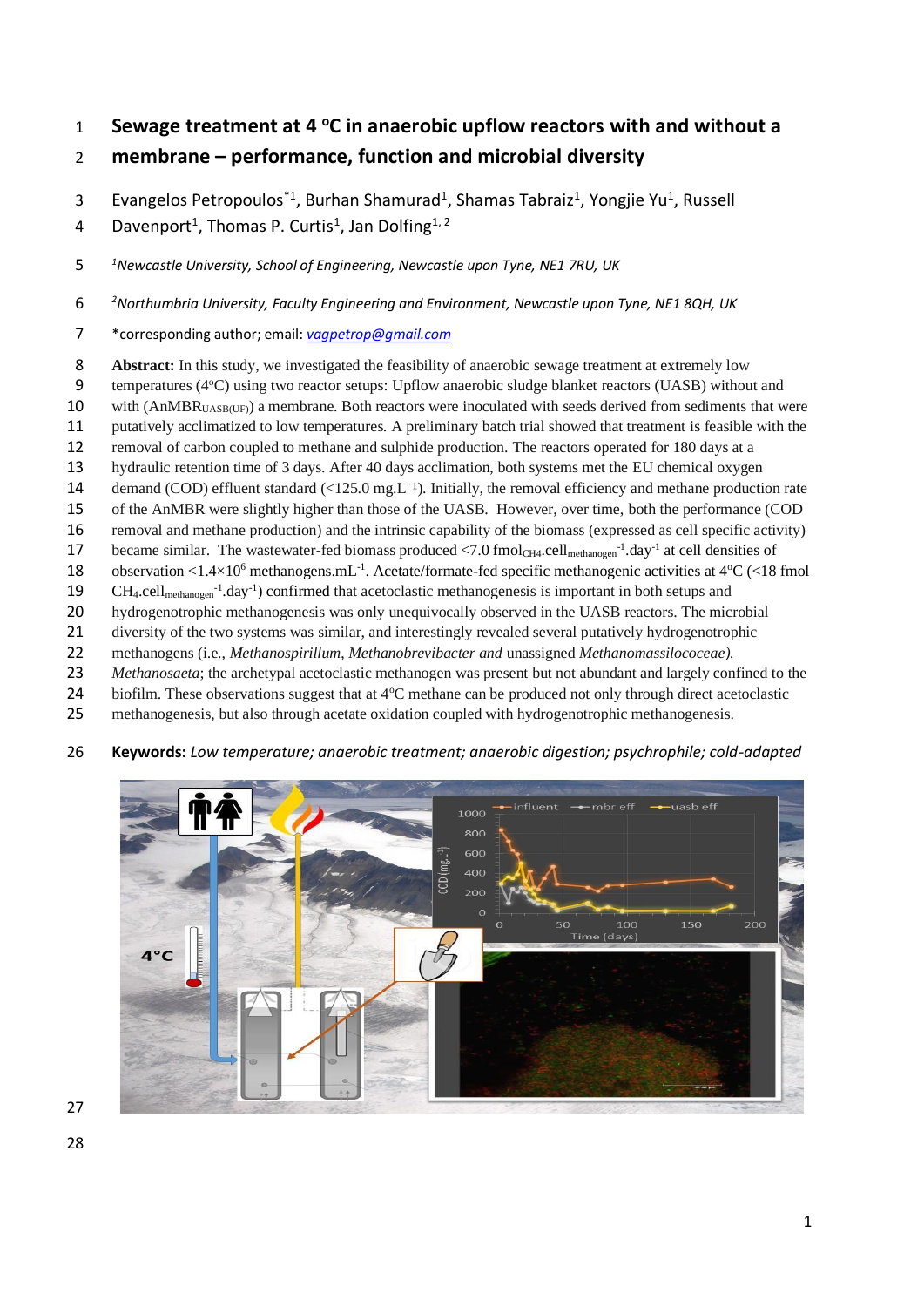# <sup>29</sup> 1. Introduction

- 30 Water is a valuable resource,<sup>1</sup> wastewater, doubly so, as the waste in wastewater (just 1% by mass)
- 31 contains energy and other valuable resources.<sup>2</sup> In particular, the organic matter in a typical
- 32 wastewater has 16.1 kJ/g of chemical oxygen demand or COD.<sup>3,4</sup> If this stored energy is not reused it
- 33 will be 'lost'.
- 34 Successful implementation of a "circular economy", in which all natural resources are used 35 sustainably and regenerated, relies on us solving the problem of that  $1\%$ <sup>5</sup>
- 36 Wastewater, inevitably, requires treatment, before it can be reused (as per UWWTD 91/271/EC).<sup>6</sup> In
- 37 temperate climates, domestic wastewater is mainly treated aerobically using technologies that not
- 38 only require energy (0.21 kWh.m<sup>-3</sup> in Northumbrian Water Ltd, UK) but also tend to increase the
- 39 greenhouse gas (GHG) footprint of the water industry, rendering treatment a major environmental 40 polluter.<sup>7</sup>
- Anaerobic treatment might be more sustainable.<sup>8</sup> Using this technology, the organic fraction (usually
- 42 expressed either as COD or BOD (chemical or biochemical oxygen demand) is converted to methane-
- 43 biogas, which can then be used to generate energy.<sup>9</sup> The treated effluent can be either discharged or
- 44 further polished depending on the prevailing standards (for example, COD <125mg.L<sup>-1</sup>; UWWTD,
- $91/271/EC$ ).<sup>6</sup> Thus, anaerobic technologies can turn 'pollution' into a useful by-product with a
- 46 market value a resource.
- 47 Although these anaerobic systems operate well in warm climate (>20 $^{\circ}$ C),<sup>10</sup> performance at lower
- 48 temperatures is regarded as problematic. Numerous studies have tried to adapt mesophilic
- 49 biomasses to low temperatures to tackle this issue, but many of them had issues, especially when
- 50 using real wastewater. $11$
- 51 Other studies though had some success, especially after prolonged (>2 years) acclimation periods 52 using artificial wastewaters.<sup>12, 13</sup>
- 53 The use of cold-adapted inocula has been reported to address the issue of prolonged acclimation
- 54 and unsatisfactory hydrolysis/methanogenesis at low temperatures.<sup>11, 14, 15</sup> Assessing the biomass
- 55 using cell-specific activity as criterium showed that both hydrolysis and methanogenesis are feasible
- 56 at temperatures as low as 4 to 15°C. Indeed, although hydrolysis can be the rate limiting step,
- 57 especially at temperatures below 8°C)<sup>16</sup>, operation is feasible at 'fairly' cold temperatures (15°C).<sup>17</sup>
- 58 This raises the question of which reactor format to use for the treatment of wastewaters at
- 59 extremely low temperatures. The AnMBR (Anaerobic Membrane Bio-Reactor) has been promoted in
- 60 numerous studies of low temperature anaerobic wastewater treatment.<sup>18, 19</sup> The operational costs of
- 61 this technology<sup>20</sup> though make AnMBR's utility questionable for domestic wastewater applications;
- 62 there is simply not enough energy in domestic wastewater to run a membrane bioreactor.<sup>21</sup>
- 63 UASB reactors are a proven low-cost technology for the treatment of wastewaters: albeit so far only
- 64 in tropical climates.<sup>10</sup> We wished to know if UASB will treat wastewater at 4°C. In so doing we were
- 65 mindful that the lower the temperature, the more solidified/crystallized the organic compounds
- 66 become.<sup>22, 23</sup> Moreover, early work may have sidestepped this important practical issue by working
- 67 with synthetic wastewaters, lacking sulphate and indigenous (non-acclimated) bacteria.<sup>13, 19, 24, 25</sup>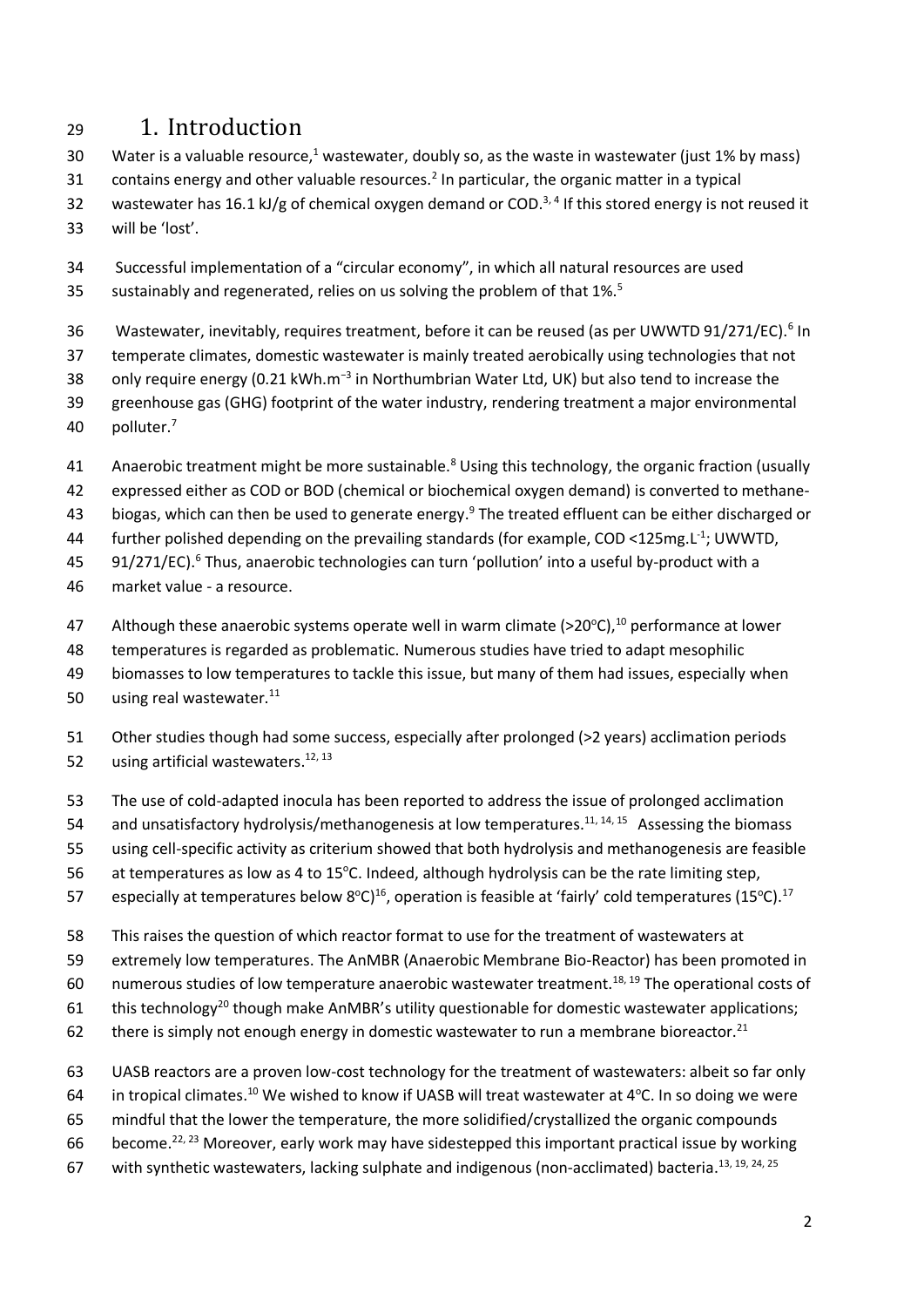We therefore elected to compare UASB with and without a membrane, fed with really wastewater 69 at  $4^{\circ}$ C. We characterized the microbial community developed in the reactor(s) to understand which consortia developed in each phase (MBR, mixed liquor). Cell specific methanogenic activities were obtained *in situ* (wastewater-fuelled) to determine the intrinsic treatment properties of the biomass.

# <sup>72</sup> 2. Methodology

# 73 2.1. Reactor setup and operation

74 *Reactor setup*: Two 1 L UASB reactors (Figure S1) identical to those described in Petropoulos et al., 75 (2019)<sup>17</sup> (height : diameter ratio: 1 : 6; height: 600 mm; upflow velocity: 0.6 m.h<sup>-1</sup>) were seeded with 76 a cold-adapted inoculum (16.8  $\pm$  3.0 gTSS L<sup>-1</sup> and 1.0  $\pm$  0.1 gVSS L<sup>-1</sup> mixed liquor); the low VSS : TSS 77 (Volatile and Total Suspended Solids) reflects the origin of the biomass (soils/sediments rich in silt 78 and gravel) collected from Lake Geneva (N 46 o 23'04'', E 6 o 25'07''; (average temperature −11–17 79 °C)). The inoculum has been previously subjected to low temperature wastewater treatment trials 80 (published and un-published).  $^{16, 17, 24, 26}$  After a preliminary batch trial, one of the two UASBs, was 81 equipped with a polyvinylidene fluoride (PVDF) hollow fibre membrane (hydrophobic, pore size 0.1 82 μm) unit. Both reactors were equipped with a gasbag (Sigma Aldrich, UK) for gas storage, fitted with 83 a sample port. The hoses of both reactors were frequently cleansed to prevent biofilm formation. A

84 syringe was incorporated downstream of the membrane to allow evaluation of the resistance of the

85 membrane to safeguard the membrane against over-pressure and damage.

86 *Substrate*: Primary settled domestic wastewater was collected from Tudhoe Mill wastewater

87 treatment plant (WWTP) in County Durham, UK. This substrate was the same as that used in

88 previous studies by our group.<sup>16, 17, 24, 26, 27</sup> The COD concentrations varied considerably (300 - 600 mg

89  $L^{-1}$ ), and the particulate fraction was rich in lipids. The substrate's volatile suspended solids (VSS)

90 heavily fluctuated, from 30 to up to 450 mg. $L^{-1}$ .

91 *Operation*: At the batch-fed trial hydrolysis–fermentation, sulphate reduction, methanogenesis and

92 overall COD removal rates were estimated (as per Petropoulos et al., 2017)<sup>24</sup>. The batch period

93 lasted for 19 days; then one of the UASBs received a membrane unit and converted to an AnMBR

94 reactor. The two reactors were fed continuously with the flow adjusted to deliver the required

95 hydraulic retention time (HRT) of 3.5 days. The upflow velocity was kept at 0.8 m h<sup>-1</sup>. In the AnMBR,

96 the membrane flux (LMH) was set as 0.4 L.m<sup>-2</sup>.h<sup>-1</sup>. The increased HRT and the low LMH were selected

97 to keep clogging minimal and treatment relatively good, considering the low population present in

98 the inoculum. This operational regime reduced membrane backwashing and cleansing (30 mins per

99 day relaxation; backwash for 30 minutes every 2 HRTs for 30 minutes).

The starting sludge loading rate (SLR) was initially 0.2 kgCOD kgVSS<sup>-1</sup> per day (conc. of VSS in the

101 mixed liquor during start-up of 1.0 g.m<sup>-3</sup>); however, since the inocula were initially soils and

102 sediments rich in plant materials not all this VSS encompasses bacteria. From enumeration

103 (Petropoulos et al., 2019)<sup>17</sup>, we expect a population of  $\approx$ 5 × 10<sup>7</sup> cells per ml inoculum. Using a

104 bacterial mass of 10<sup>-12</sup> gVSS per cell this would correspond to a start up at an excessive SLR of 46 ±

105 1.5 kgCOD kg VS<sub>bacterial</sub><sup>-1</sup> per day. This operational variable may be far too increased for satisfactory

106 operation, but is expected due to the biomass' nature (sediment rather than anaerobic sludge).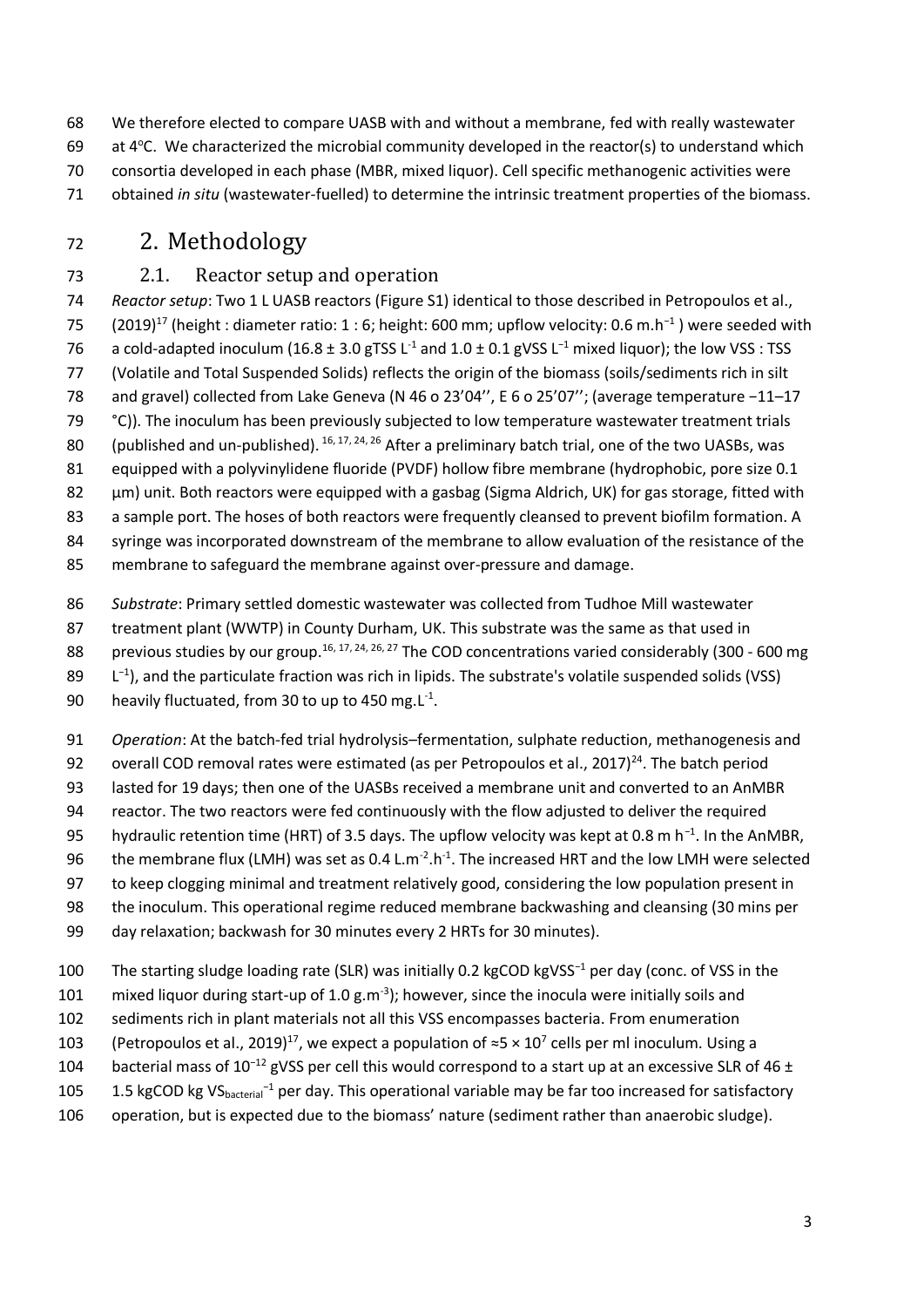## 2.2. Chemical analysis

- *Gas analysis*: CH<sup>4</sup> in the headspace (gasbag) was monitored as % by volume using gas
- chromatography (GC). Gas samples (50 μl) withdrawn from the bag using a gas-tight syringe (SGE-
- Europe) were injected to a Carlo Erba HRGC S160 GC fitted with an FID detector and a HP-PLOTQ
- column (0.32 mm diameter, 30 m length and 20 μm film). The dissolved methane in both the mixed
- liquor and the effluent was also measured by quantifying (%) the formed methane from a 20 ml
- sample in a closed Wheaton vial (60 ml) after vigorous shaking at 25 °C. The conversion of the
- methane to energy calculation was based on the methane produced during the most steady
- 115 operational phase (days: 85-181) as per Petropoulos et al., 2019.<sup>17</sup>
- 116 Solids: The VSS content of the biomass was estimated gravimetrically as per APHA, 2006.<sup>28</sup>
- Samples from the liquid phase were removed from reactors using sterile syringes and transferred to
- 118 sterile 2 ml microcentrifuge tubes and then centrifuged (3 min at 13 000  $\times$  g) to obtain a supernatant
- for analysis. The supernatant was analysed by ion exchange chromatography.
- 120 *Anions*: SO<sub>4</sub><sup>2-</sup> was measured after filtration (0.45 μm) in a Dionex, ICS-1000 ion chromatograph fitted with an AS40 automated sampler.
- *Flux*: The membrane flux was estimated from the volume of the effluent that passed through the membrane in a 24 h period.
- *Carbon content*: Total COD and soluble COD (sCOD) in the influent, effluent and mixed liquor were 125 measured based on APHA, 2006.<sup>28</sup>

### 2.3. Molecular analysis

 Detailed procedure for microbial analysis including DNA extraction, qPCR and Illumina HiSeq 128 sequencing analysis was similar to that previously described in Shamurad et al., (2019, 2019b).<sup>29-31</sup>

- *DNA extraction*: Biomass samples were obtained from the pellets formed after centrifugation of a mixture of mixed liquor and biofilm samples (3 minutes, 14 000 rpm of total vol. of 1 ml). This DNA
- extract was used for quantification. The mixture was generated after scraping the biofilm from the
- membrane, allowing it to drop into the mixed liquor. For sequencing, separate biofilm and mixed
- liquor masses were used for extraction. Total genomic DNA was extracted using a protocol based on
- 134 CTAB and  $C_6H_6O:CHCl_3:C_5H_{12}O$  in which the addition of CHCl<sub>3</sub>:C<sub>5</sub>H<sub>12</sub>O was carried out twice to
- 135 minimize the presence of  $C_6H_6O$  in the sample; 2 ml Eppendorf tubes with phase lock gel® (VWR, UK)
- 136 were also used to separate the generated phases (described at Petropoulos et al., 2019)<sup>17</sup>. The DNA extractions for qPCR enumeration were carried out on samples collected on days 6, 39, 50, 60, 68,
- 130 and 181, DNA for sequencing was only abstracted on the final experimental date after relatively
- stable operation with regard to feeding and microbial counts (as per cell enumeration (qPCR see
- below). The quality of the DNA,prior to further analysis were found within 1.8 to 2.1 for the 260 :
- 280 and 230 : 260 ratios (Nanodrop (ThermoFisher, UK)). The quality control of each batch of DNA
- extraction was ensured by preparing blank DNA samples following the same sample-preparation and
- DNA extraction methods.
- *Sequencing*: Sequencing of the extracted DNA was implemented at Earlham Institute (Norwich, UK) 145 at an Illumina Hi-Seq. as per Kozich et al., (2013).<sup>32</sup> Specifically, an Illumina HiSeq 16S rRNA (V4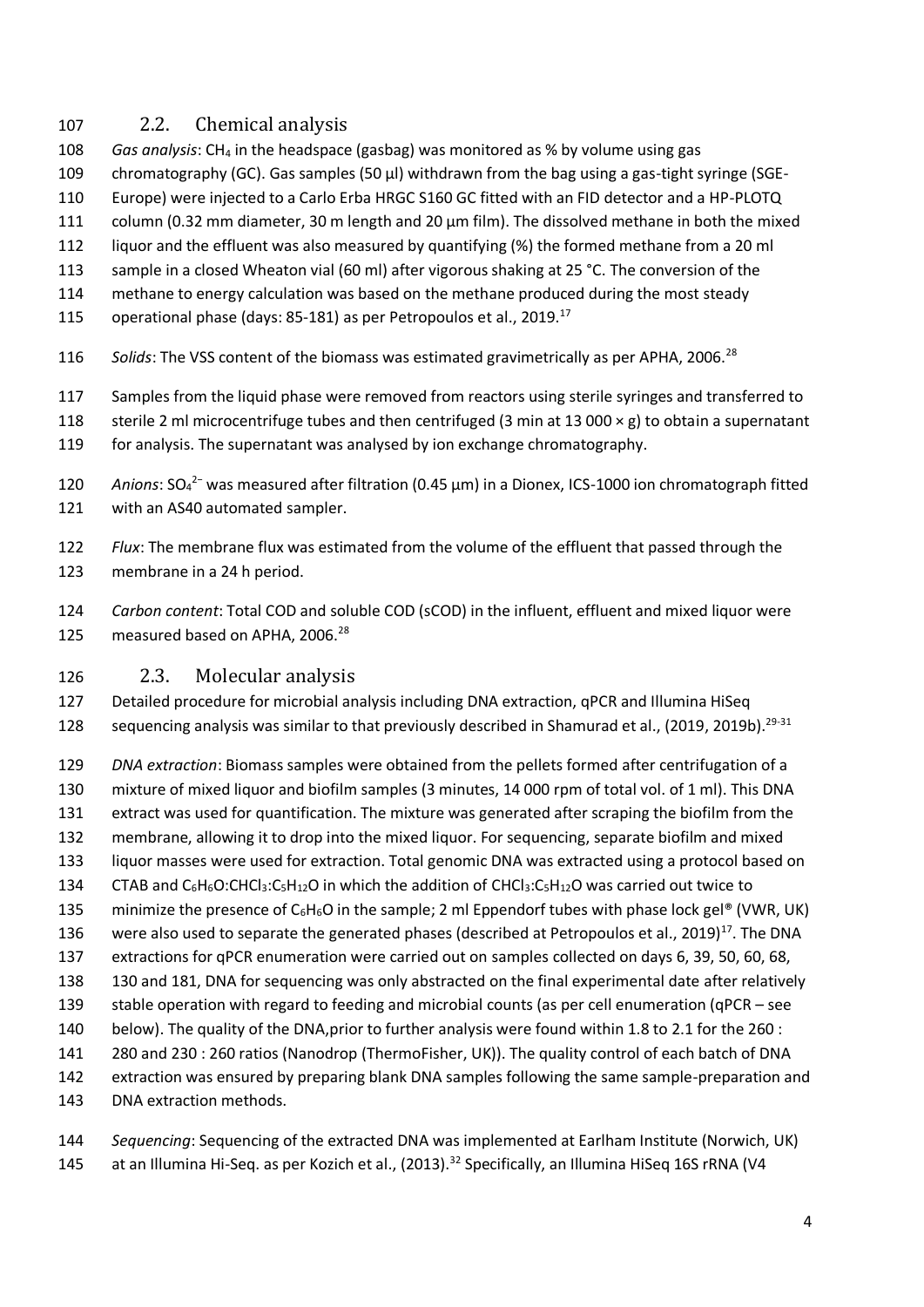region) gene sequence library (Earlham Institute, UK) was prepared as per the protocol provided by

- 147 Kozich et al., (2013).<sup>32</sup> The amplification primers used in this protocol (F515/R806, <sup>33</sup>) were
- 148 reappraised using the Silva database Test Prime tool<sup>34</sup> and were found to target 87% of all bacterial
- sequences in the SILVA Ref NR database, a finding consistent with their wide use in 16S rRNA
- community analysis. With respect to the coverage of the archaeal domain the primer pair was found to target only 53% of total archaeal sequences, however, with respect to the Euryarchaeota which
- encompass the lineages recognised to be methanogens in anaerobic environments and particularly
- 153 those responsible for biomethane production in AD reactors<sup>35, 36</sup> the coverage was 88%, including
- the orders *Methanobacteriales* (93%), *Methanococcales* (85%), *Methanomassiliicoccales* (82%),
- *Methanomicrobiales* (92%), *Methanosarcinales* (90%), *Methanocellales* (90%) and the recently
- described candidate order *Methanofastidiosales* (76%). The 16s rRNA gene data was processed via
- 157 *'Quantitative Insights Into Microbial Ecology'* (QIIME 1.9.1 pipeline (Caporaso et al., 2010)<sup>37</sup>) as
- 158 described in Shamurad et al., (2019).<sup>29-31</sup> In QIIME2 a table of representative sequences (taxa) in the
- samples was produced. Then, a feature table containing the frequencies of each taxon per samples
- was produced by comparing the representative sequences with the taxon in the SILVA119 reference
- 161 database. There were more than 150000 sequences per sample, covering ≥90% of the diversity.<sup>38</sup>
- The feature table data was used to visualise microbial diversity (alpha and beta diversity) and non-
- 163 metric multidimensional scaling (NMDS) on Unifrac distances (PCoA) using the phyloseq<sup>39</sup> (and
- 164 MicrobiomSeq<sup>40</sup> packages in R.<sup>41</sup> Most of the bacterial sequences were not taxonomically assignable
- below genus level. Therefore, in this manuscript, the discussion of bacterial composition is mainly
- based on family and genus level with references to taxonomic levels at species levels where
- appropriate.
- *Enumeration*: for the preparation of the qPCR standards (mcrA gene), *Methanosarcina barkeri*
- cultures were used as a point of reference organism (standards). DNA was extracted from cultures
- using the MP-bio 'for soil DNA' extraction kit (UK) following the manufacturer's instructions. The
- 171 mcrA gene was amplified using the mlas-f primer.<sup>42</sup> Amplifications, cloning, yielding, enumeration
- 172 and dilution were all carried out as per Petropoulos et al.,  $(2019)^{17}$ .
- Quantitative PCR (qPCR) was used for the quantitation of methanogens and total bacteria in the
- reactors. The methanogenic groups were quantified using functional gene primers (mlas-f, mcrA-rev)
- 175 for methanogens by using a previously described method by Steinberg and Regan (2008)<sup>42</sup>. The qPCR
- took place on a CFX96 real-time PCR system (Biorad, UK) using 39 cycles. Reaction conditions and
- 177 reagents are given at Petropoulos et al.,  $(2019)^{17}$ . All qPCR reactions were performed in triplicates,
- efficiency was calculated based on the standards' trend. Starting quantity (SQ) from the qPCR as per
- 179 gene copies per ml was converted to cells per ml. For quality control, the blank genomic DNA
- samples (see above) were analysed with each batch of Real-time PCR and Illumina sequencing
- analyses.

# 2.4. Methanogenic activity assays

 At the end of experimentation, the methanogenic activity of the biomass developed in the reactors was evaluated in 100 mL glass vials (with a rubber borosilicate seal) using two direct methanogenic 185 substrates, acetate and formate, at concentrations of 1000 mgCOD L<sup>-1</sup>. The biomass added was 186 adequate to achieve an assay F:M of  $\approx$ 0.50 (gCOD:gVSS). The operational temperature of the assay

was selected as 4 and 37 °C as per the operational and the common assay temperature. Controls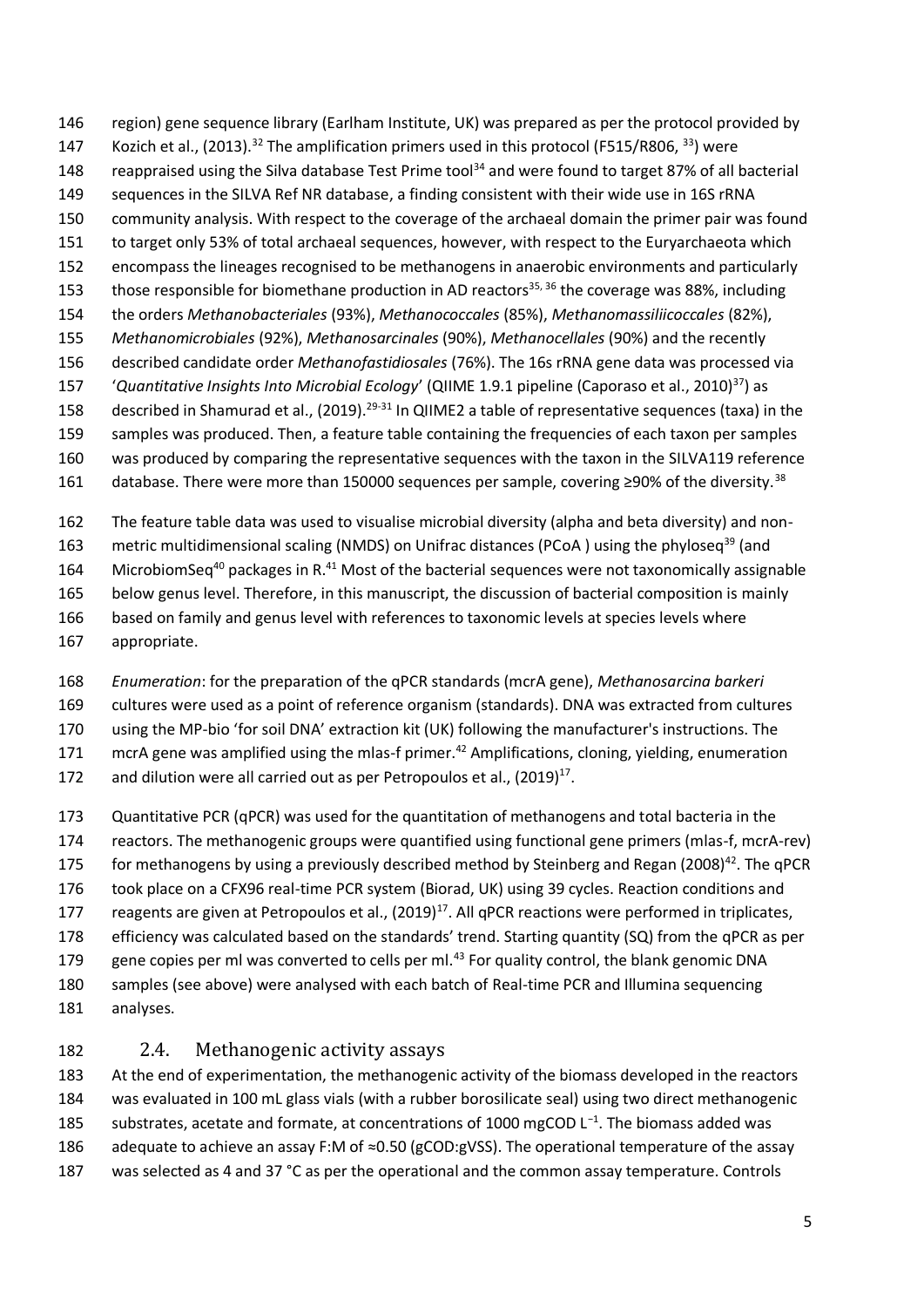- with unamended biomass were also included (fed with distilled water). All treatments were
- 189 prepared in duplicate, prior to incubation, the pH was set to 7.0  $\pm$  0.1. Methane was measured twice per day at 12 h intervals.
- The results are expressed as activity per methanogenic cell, after a qPCR enumeration that was
- 192 carried out at the start of the assay (as per Petropoulos et al.,  $(2019)^{17}$ ) as well as per gram of VS
- (assay VS). For the activity fuelled from the wastewater, the same cell-based approach as above was
- followed, where the methane produced through qPCR enumeration intervals was divided by the
- average number of cells measured between the two data points (as per Petropoulos et al.,  $(2017)^{24}$ )
- the experimental days for that were: 6, 39, 50, 60, 68, 130 and 181.

# 3. Results and discussion

# 3.1. Batch trials

 Prior to continuous operation the reactors were operated as batch fed reactors with internal recycle, to evaluate the salient process bio-conversion rates (hydrolysis/fermentation, sulphate reduction, methanogenesis and COD removal). Overall, the initial performance showed that cold adapted cells in the inoculum can utilize the substrate present in wastewater (Figure 1). The rate limiting step during this trial was hydrolysis/fermentation, a result that was in line with those of previous batch 204 studies using similar cold-adapted inocula.<sup>24</sup> These scoping experiments showed that COD removal is mainly a combination of methane production and sulphate reduction with a combined rate equal to 206  $12.0$  mgCOD.day<sup>-1</sup>. The importance and competence of the sulfate reducing bacteria (SRB) at low 207 temperatures has been previously highlighted by Virpiranta et al., (2019)<sup>44</sup> and Madden et al., 208  $(2014)^{45}$  whilst their importance at wastewater treatment processes has been previously 209 commented by van den Brand et al., (2018)<sup>46</sup>. The biological COD reduction processes accounted for 210 65% of the reduction, yielding a mass balance gap of 6.6 mgCOD.day<sup>-1</sup>. Similar gaps have been 211 observed before,  $16, 17, 24$  and were attributed to accumulation of un-hydrolysed matter, which is 212 challenging to detect since such compounds are usually associated with biomass and typically not sampled for COD measurements.

### 3.2. Acclimation period

 *Acclimation period*: After the initial batch fed period, the reactors were operated using a continuous feeding strategy, incorporating a membrane unit (MBR) in one of the two replicates. Their operation was monitored for 181 days. Operational consistency in most of the parameters monitored started appearing from day 40 onwards. This presumably signified the initiation of acclimation of the cells to both substrate and temperature.

### *3.2.1. Redox potential and pH during operation*

221 Specifically, the reduction of the redox potential (ORP) to levels typical for anaerobic environments was apparent after day 40 (<-100 mV). The reduction was observed for both systems (UASB and AnMBR), (Figure 2a), but at slightly different rates with the sharpest of the trends appearing for the AnMBR – signifying faster acclimation over the UASB. The rate of the redox potential reduction was 225 approximately -1.28 and -1.43.day<sup>-1</sup> for the UASB and the AnMBR respectively. Overall, the redox potential was higher than previously observed in similar methanogenic/sulphate reducing 227 bioreactors operating at low temperatures (i.e.  $\approx$ -300mV<sup>47</sup>). Should the redox potential continue to 228 fall we anticipate that they would reach levels like those reported after no more than 200 days for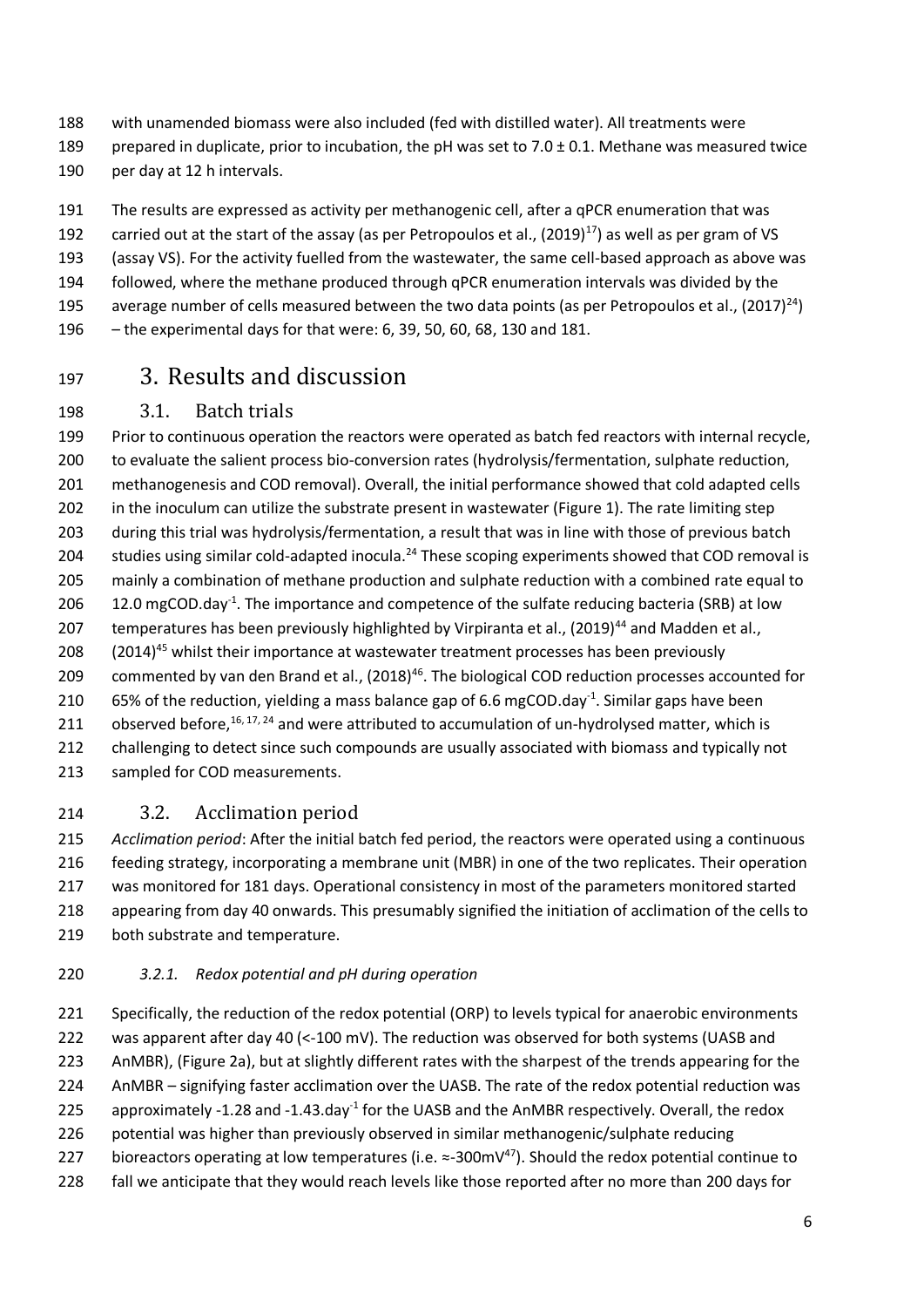both reactor setups. The pH initially increased, indirectly indicating acids' utilization, and over time stabilized at a pH7.2±0.3 (Figure 2a) which is optimal for anaerobic processes, and suggests that expected hydrolysis/fermentation were limiting. An unexpected pH peak was observed on day 96, an event that cannot be reconciled with any of the monitoring parameters and is likely related to the wastewater nature.

### *3.2.2. Operational loading*

 From day 40 onwards, the OLR (Organic Loading Rate) was essentially constant (Figure 2b), at an 236 average of 0.1 kgCOD.m<sup>-3</sup>.day<sup>-1</sup>, or 0.2 kgCOD kgVSS<sup>-1</sup>.day<sup>-1</sup> as SLR (Sludge Loading Rate). This would be relatively low for conventional mesophilic operation. However, a good deal of the biomass in the reactor was expected relatively inert plant material. The load per bacterium was probably a great 239 deal higher. For example, for approximately  $8\times10^4$  methanogenic cells.ml<sup>-1</sup> (Figure 6) and assuming  $10^{-12}$  grams VSS.cell<sub>methanogenic</sub><sup>-1</sup> (Rittman and McCarty, 2001<sup>48</sup>) the methanogenic sludge was 0.04 241 gVS.m<sup>-3</sup>. This corresponds to a methanogenic sludge volumetric loading (SLR) of approximately 2.5 242 kgCOD.kgVSS<sup>-3</sup>.day<sup>-1</sup>. This SLR is comparable with what McKeown et al., (2009)<sup>13</sup> applied (0.4-0.5  $kgCOD.m<sup>-3</sup>.day<sup>-1</sup>$ ) at a methanogenic reactor, fed with VFA intermediates, at a similar temperature and after 1150 days of operation (versus 40 days in this study). This highlights the advantage of using cold-adapted inocula rather than adapting conventional mesophilic ones.

#### 3.3. Continuous operation – Wastewater treatment and process limitations *3.3.1. Wastewater treatment*

 The COD effluent quality among the two systems was found equally good, especially after acclimation (days 0-40) (Figure 3a). Specifically, after day 40 both systems had an effluent that 250 consistently met the COD regulations (UWWTD, COD: <125 mg/L)<sup>6</sup> with only the UASB requiring 251 some more time to reach this level. Similar were the results for sCOD (Figure 3b) where lysis of particulate COD was slightly more robust in the AnMBR compared to the UASB (Figure 3c, 3d) and this apparently assisted in the formation of a diverse biofilm. The effluent COD between the two 254 systems differed only prior (day 40). This suggests that after acclimation both systems are capable in removing the COD that could "realistically" be removed; hence, for both AnMBR and UASB the OLR could have been increased from this point without risking effluent quality. The status of the solids in the effluent followed a similar trend with robust efficiency for the AnMBR (Figure 3e). Increased solids' concentration at the early stage for the UASB indirectly indicates the likelihood of biomass washout, a conjecture also supported by the qPCR results presented later. Surprisingly though, some solids also appeared in the AnMBR effluent. This may be related to small macromolecules, proteins 261 and/or lipids having passed through the membrane. The COD removal efficiency obtained here means that in practice when the effluent is further treated for ammonia removal, additional input of oxygen for the removal of already removed COD and sCOD (and subsequently BOD in domestic 264 wastewater,<sup>2</sup>) is not required, reducing the theoretical input of oxygen by 1.5 kgO<sub>2</sub>.kgBOD<sup>-1</sup>.<sup>49</sup>

 Inclusion of a membrane in a UASB accelerates start-up but comes with an increased CAPEX (capital cost). However, membranes can reduce operational cost especially during start-up, as in many cases collection and treatment of sub-standard effluent (until the consent is met) will be required. Hence, a key factor of an MBR setup at low temperatures is solely the trade-off between membrane cost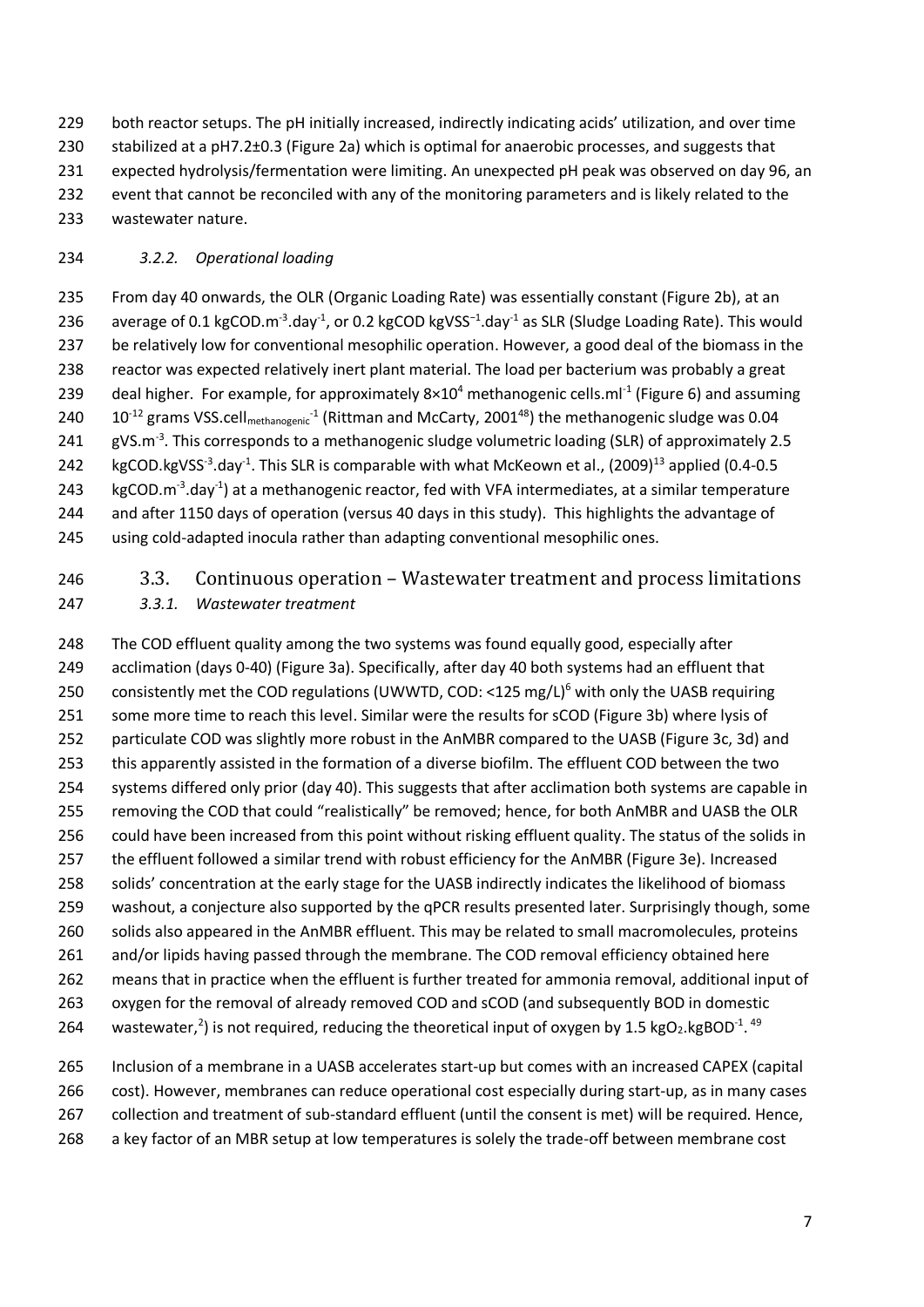- 269 and cost for effluent trucking during the start-up; after that a membrane is no longer necessary (as 270 also has been demonstrated at  $15^{\circ}$ C).<sup>17</sup>
- 271 In the AnMBR the mixed liquor contributed to the COD treatment by 54.0±8.9%, whilst the rest of 272 the organic matter was removed by the biofilm (based on COD inlet, COD mixed liquor (ML) and COD 273 effluent). The mixed liquor removal mechanism for the UASB contributed to the overall treatment by 274 87.1±9.9% (whilst the rest was removed in the upper part of the UASB). Similarly, for the sCOD, 275 55.5±8.8% and 70.3±4.8% was removed by the mixed liquor of the AnMBR and the UASB 276 respectively (Figure 3a, b, c and d in the manuscript). This shows that the biofilm on the membrane 277 was active; however, the activity was not as critical as previously observed by Smith et al.,  $(2014)^{19}$ . 278 This may be attributed to the long HRT as well as the low LMH that allowed most of the treatment to 279 take place in the mixed liquor.
- 280 Throughout operation, granulation was not apparent, and indeed not expected, due to the
- 281 operational temperature and loading.<sup>50-52</sup> In principle, granulation at low temperature is feasible, but
- 282 the slow metabolic rates negatively impact cell-based agglomeratesand making their preservation
- 283 challenging.<sup>53</sup>

#### 284 3.3.2. *Gases production and energy balance*

- 285 Methane production rate had an increasing pattern over time for both AnMBR and UASB. The two 286 systems operated equally well with the  $1<sup>st</sup>$  achieving a slightly faster acceleration as per Figure 4a. 287 The rates were improving by a rate of 0.0035 and 0.0031 mmol per HRT for the AnMBR and UASB 288 respectively ( $R^2$  shown on the corresponding figure). As expected, at this temperature a large 289 amount of methane was found in the effluent (14.6±5.2 and 22.9±9.6% for the AnMBR and the UASB 290 respectively). This amount was higher than what was expected at equilibrium conditions whilst 291 similar phenomena were observed at Smith et al., (2013)<sup>18</sup>. The increased dissolved methane in the 292 UASB begs the question whether the AnMBR partially operates as a gas stripping mechanism that
- 293 increases available biogas, plausibly due to the microturbulence generated around the membrane
- 294 due to a pressure drop over the membrane resulting a gas stripping (from the fluid trying to pass
- 295 through bacterial colonies, EPS (extracellular polymeric substance) and other particles.
- 296 Sulphate reduction contributed in the COD removal as expected,<sup>55</sup> also shown at the preliminary
- 297 batch phase. On Figure 4b it is observed that sulphate reduction was higher at the AnMBR compared
- 298 to the UASB, this is likely related to the SRB (Sulphate Reducing Bacteria) originated from the
- 299 wastewater that due to the membrane remain in the system, acclimate and contribute to treatment
- 300 (whilst in the case of the UASB such cells will plausibly shock from the conditions and washout  $(Δ<sup>0</sup> -$
- 301 47 compared to -31 kJ per sulphate reduction and methanogenesis respectively).
- 302 The overall methane production from both systems was poor, with only the UASB able to almost
- 303 reach energy neutrality (-0.001 $\pm$ 0.012 kWh.m<sup>-3</sup>, as compared to the AnMBR with -0.3113 $\pm$ 0.006
- 304  $\,$  kWh.m<sup>-3</sup>) under the assumption that all methane in the effluent can be recovered (detailed
- 305 references and life cycle assessment in Appendix Table S1). In the scenario where the  $SO_4$  in the
- 306 influent is depleted or not absent, the balance becomes positive for the UASB, the AnMBR though
- 307 remains energy negative (0.0664±0.025 and -0.288±0.024 kWh.m<sup>-3</sup> respectively). This highlights that
- 308 the COD in the domestic wastewater that can be methanised at  $4^{\circ}$ C will generally not be sufficient to
- 309 support energy neutrality in the case of advanced treatment (i.e. with membranes). Employing more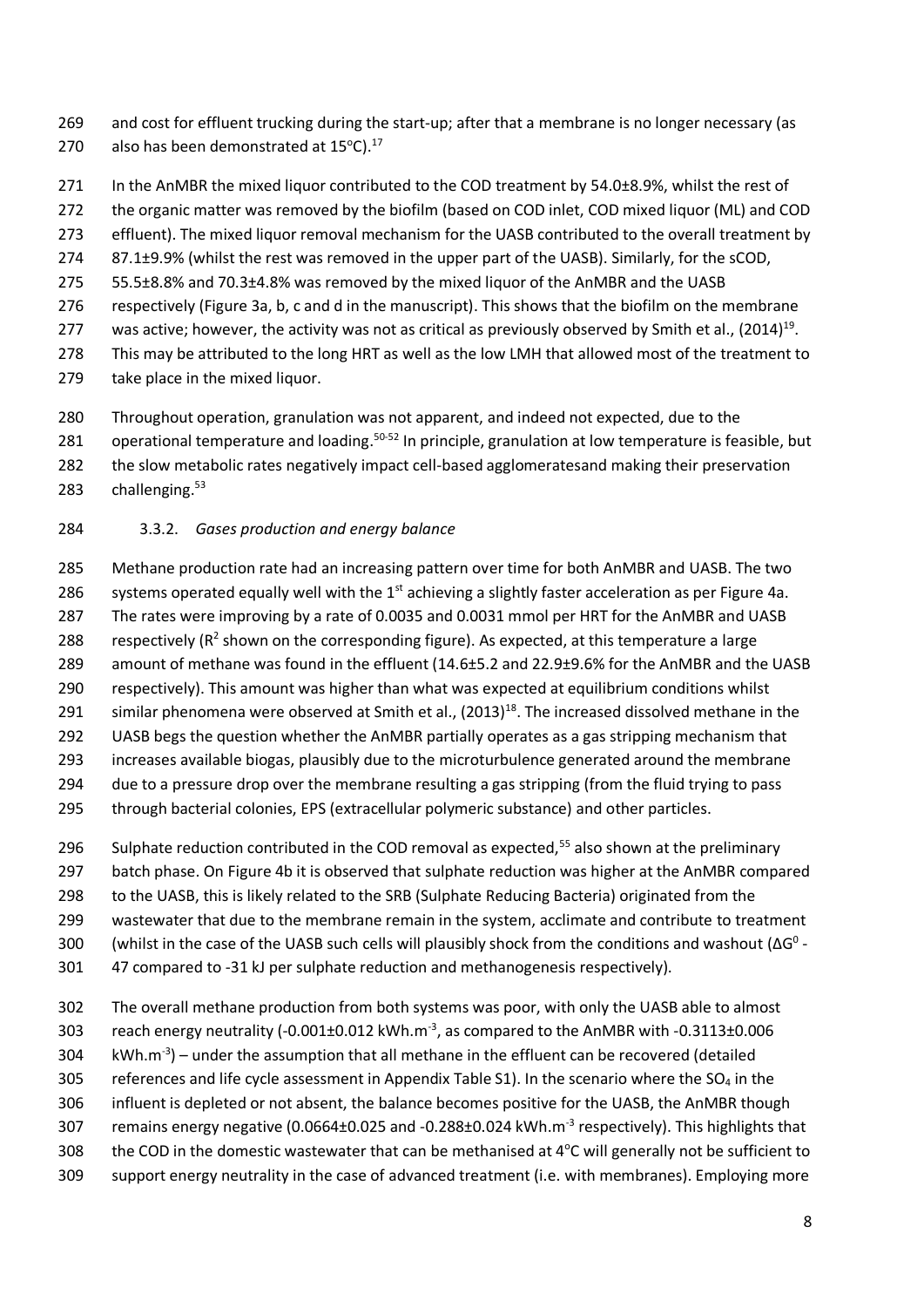simple setups (i.e. UASB) can be a viable option, especially as this anaerobic (pre-)treatment technology does not require energy for oxygenation, which was kept out of the above calculations.

### 3.3.3. *Cell-specific WW treatment rates*

 The average WW-fuelled cell-specific methanogenesis rate (Figure 4c) of the continuous phase was 314 found comparable to the one achieved by Petropoulos et al.,  $(2017)^{24}$  also at low temperatures (5.93 315 and 6.93 fmol<sub>CH4</sub>.cell<sup>-1</sup>.day<sup>-1</sup> for AnMBR and UASB respectively) where again a cold-adapted inoculum was used. The improvement was more noticeable for the UASB-originated methanogenic activity. These methanogenic rates are evidently higher with those typically achieved in conventional 318 mesophilic (37°C) digester);<sup>29</sup> however, in our case the methanogenic abundance was lower (denominator, numerator is the methane production).

### 3.3.4. *Treatment rates*

 The average rate of methanogenesis during the continuous phase, including start-up was similar to 322 those from batch phase (5.48 $\pm$ 0.87 and 5.21 $\pm$ 0.49 mg.L<sup>-1</sup>.day<sup>-1</sup> for the AnMBR and UASB 323 respectively). For hydrolysis/fermentation though, the rate increased (3.91±2.43 and 4.52±3.1 mg.L<sup>-</sup> 324  $\frac{1}{1}$ .day<sup>-1</sup> for the AnMBR and UASB respectively) from almost zero during the batch. This highlights the 325 enrichment of hydrolysers over time and the fact that organisms that treat at  $4^{\circ}$ C do exist, number and acclimation is subjected to time.

 Due to the high error bars (rates above) it is unclear whether AnMBR or UASB hydrolysis occurred consistently faster. The status of the COD and sCOD in the mixed liquor of the two systems (Figure 3c, 3d) indicates that hydrolysis of particulate matter in AnMBR is increased compared to for the UASB. This is expected considering that more of the metabolically active cells remain in the reactor. Another interesting observation is the abundance of *Bacteroidales* (also shown later), a robust 332 hydrolyser,<sup>56</sup> on the biofilm. The overall picture though shows that hydrolysis is crucial in these temperatures but AnMBR has clear advantage over UASB only during the start-up.

### *3.3.5. Mass balance*

 Mass balances for both systems (Figure 5a, 5b) indicated the presence of a high COD gap that is a typical issue at low temperature operation. This is typically attributed to unhydrolyzed particulate 337 matter that typically occurs in such systems operating at low temperatures<sup>14, 15, 57,58</sup> and previously 338 investigated for the current inoculum.<sup>16</sup>

 It is crucial that the rate of gasification via methane or sulphate reduction increases over time (to claim treatment and prevent solids' build up). The rates of methane production in the mass balance were increasing faster than the sulphate reduction rates, a fact that might need further investigation since this is thermodynamically unfavourable (plausible syntrophic interaction). The increase of the number of the methanogenic cells though support this finding (Figure 6). The rate of increase of methanogenesis in the balance is slightly higher for the AnMBR compared to the UASB (trends of: 345 AnMBR 2.2% increase day<sup>-1</sup>; UASB 1.99% increase day<sup>-1</sup> (Figure 5a, b)). Overall, only a small amount of organic matter turns into methane during the start-up of the reactors where the larger amount is utilized for sulphate reduction (SRB). This is reversible for the UASB due to the fact that mainly  $\phantom{1}$  resilient cells remain in the reactor and adapt to the conditions.<sup>17</sup>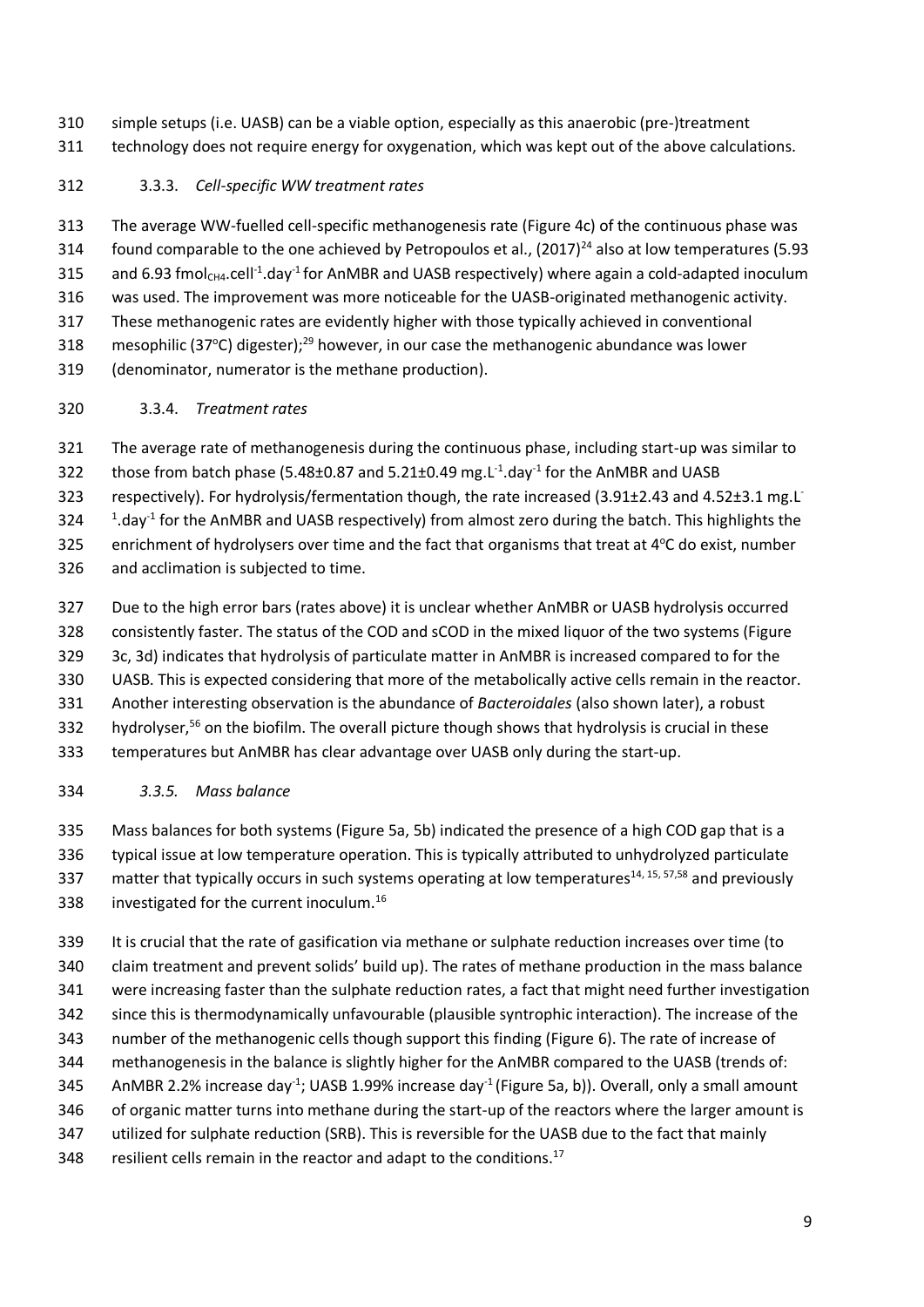Interestingly, gas formation/sulphate reduction peaks between the two systems were aligned signifying the importance of the wastewater composition in biodegradability and indirectly showing that the qualitative parameters in the reactor (diversity) is similar, the quantity of the cells may not. Thus, acclimation is related to the number of cells that can only increase at optimal conditions.

### 3.3.6. *The membrane operation - flux*

 No significant reduction in the flux during the operation appeared. Throughout the operation, over the 181 days, the flux only reduced by less than 10ml per square meter per HRT. This is considerably 356 lower than what was previously observed by Petropoulos et al.,  $(2019)^{17}$  using a similar setup but at a high operational flux and temperature. Higher operational flux can be maintained at such 358 temperatures;<sup>18, 19</sup> however, gas sparging may be required to mitigate fouling. Generally, this observation highlights the importance of the conservative flux for sustainable operation of membrane reactors at low temperatures.

3.4. Microbial diversity and dynamics

### 3.4.1. *Methanogenic cell enumeration*

 The archaeal community grew faster in the AnMBR reactor during start-up (Figure 6 (< 120 days)). The UASB took longer to reach similar numbers of methanogens. This is presumably due to the 365 presence of the membrane, which acts as a barrier, retaining the cells in the mixed liquor.<sup>17, 20</sup> In the UASB, partly acclimated or less competitive cells inevitably would most likely wash out, especially under challenging conditions where the substrate is limited (diluted wastewater) and becomes even more scarce when only part of it readily available (i.e. presence of un-hydrolysed/non-degradable material) and the cell abundance higher. This was evident in the early stages of the experiment (Days 6-39), where the UASB lost some of the methanogenic cells, whilst the AnMBR during the same period achieved clear growth.

 Generally, the overall number of methanogens was low. Populations in upflow reactors are typically  $\approx$  ≈10<sup>9</sup> methanogens.ml<sup>-1</sup>,<sup>59, 60</sup> whilst, there is no reason, in principle, why these numbers cannot be reached in such reactors under such conditions, but it could take a very long time (>590 days as per the equations from Figure 6). However, much lower numbers can lead to satisfactory treatment if 376 the cell specific activity is high enough.<sup>24</sup> It is not yet known what is the maximum capacity of the reactor with regards to community size as a plateau in the methanogenic population has not been observed; however, the lack of lag-phase in both cells or mass balance has not appeared, underlining the slow growth at such conditions.

The methanogens in the AnMBR, grew consistently whilst in the UASB growth rates fluctuated.

 Fluctuations are typical in biological reactors operating under harsh conditions where acclimation is 382 essential.<sup>13</sup> In lab-scale, fluctuations after acclimation is not expected as conditions are consistent, in reality though, conditions vary (diurnal and seasonal cycle), thus, acclimation must be rapid to cope with treatment.

### 3.4.2. *Bacterial diversity in anaerobic reactors treating actual wastewater at 4<sup>o</sup> C*

 The quality-filtered 16S rRNA sequence libraries provided an average of 1,048,000 reads. The number of sequences in the highest and smallest libraries ranged between 35000 and 89000. Qiime2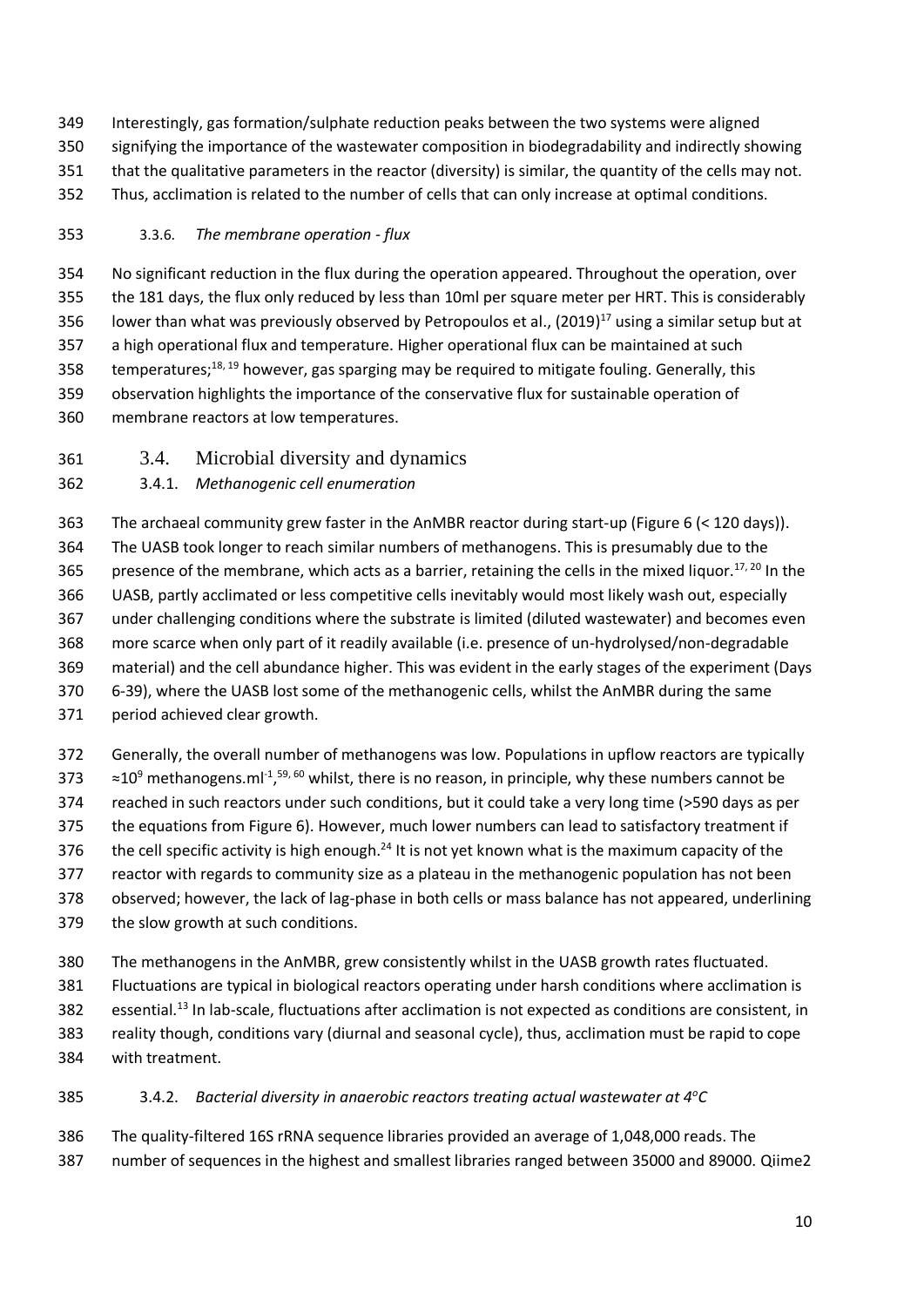- pipeline analysis of the sequence libraries identified a total of 12850 bacterial taxa (accounting for ~95% of sequence reads) and 142 archaeal taxa (~5.0% of reads).
- There were little or no detectable differences between diversity indices in the mixed liquors in both
- kinds of reactors. However, the diversity (richness) of the MBR biofilm was significantly lower (p <
- 0.05) than the MBR mixed liquor (Figure 7a, b). The diversity indices indicated that the community of
- the wastewater was significantly lower in diversity (Figure 7a, b) and distinct (p<0.05) from (Figure
- 7c, d) that of the reactors.
- The composition of the archaea and the bacteria in the UASB and the MBR were reproducible within
- the replicate samples taken (Figure 7 c, d; and S2a, b). There were small, but clear differences,
- between the bacterial, but not in the archael composition of the reactors (Figure 7 c, d; Figure 8a, b
- and S2a, b). We cannot say with certainty that treatment relied on biofilm since as we will see
- above the treatment efficiencies between AnMBR and UASB were not tremendously different,
- 400 confirming that treatment can be independent of reactor regime after satisfactory acclimation.<sup>17, 24</sup>
- This explains why bio-augmentation could work when the inoculum amended is specialized on the
- 402 operational conditions (i.e. Cui et al.,  $(2014)^{61}$  at  $10^{\circ}$ C)).
- However, archaea in the biofilms were the exception and were, for some reason, different. The
- treatment communities in all reactors remained relatively distinct from the wastewater community,
- suggesting that, even after 180 days, the latter had not had a substantial effect on the former.
- Generally, the bacterial families dominating the reactor samples were *Rhodocyclaceae*,
- *Comamonadaceae, Anaerolinaceae, Xanthomonadaceae*, and unassigned *Bacteroidales* (Figure 8a;
- further details on Figure S4 (top 20)). Most of these families are, as mentioned, common families in
- 409 anaerobic digesters. *Rhodocyclaceae* is a common family able to produce H<sub>2</sub> with main presence in
- 410 the biofilm.<sup>62</sup> This indirectly highlights that syntrophic interactions may be promoted in the biofilm<sup>63</sup>
- considering that typical hydrogenotrophs (i.e. *Methanomicrobiales, Methanosarcina*) were abundant
- mainly in the biofilm. *Anaerolinaceae* on the other hand is a typical acetate producer cell,
- intermediate that can be utilized by both acetotrophic methanogens (i.e. *Methanosaeta*) that were
- abundant in both mixed liquor and biofilm but also sulphate reducers (i.e. *Costridiales* and
- *Desulfovibrionaceae*; *Longlinea* at a genus level) (Figure 9a). *Xanthomonadaceae* were abundant in
- 416 the mixed liquor, heterotrophs able to produce EPS (xanthan) involved in biofilm formation;<sup>64</sup>
- however it is a surprise they were in low abundance at the biofilm. Interesting is the predominance
- of *Bacteroidales* in the biofilm, a family with reputable hydrolytic activity, especially for substrates
- 419 like lignin and lipids;<sup>56</sup> lipids is a common bottleneck in such temperatures<sup>16</sup> with some technological
- 420 breakthroughs appearing only recently.<sup>65</sup> Interesting is the presence of the *Sulfuri* genus at the MBR
- reactor, especially on the biofilm, this may be the cause of the increased Sulphate reduction at the
- AnMBR setup; this genus was not present at the wastewater. From the top 20 families/genus,
- nothing unique was observed in the wastewater, however, communities present in the reactors were not in high abundance in the substrate. Interestingly, the presence of the *Comamonadaceae*, a
- 425 typical VFA-oxidizer<sup>66</sup> in anaerobic digesters was observed predominating at the AnMBR setup, as
- 426 also observed by Vincent et al.,  $(2018).<sup>67</sup>$
- 3.4.3. *Composition and dynamics of the archaeal community*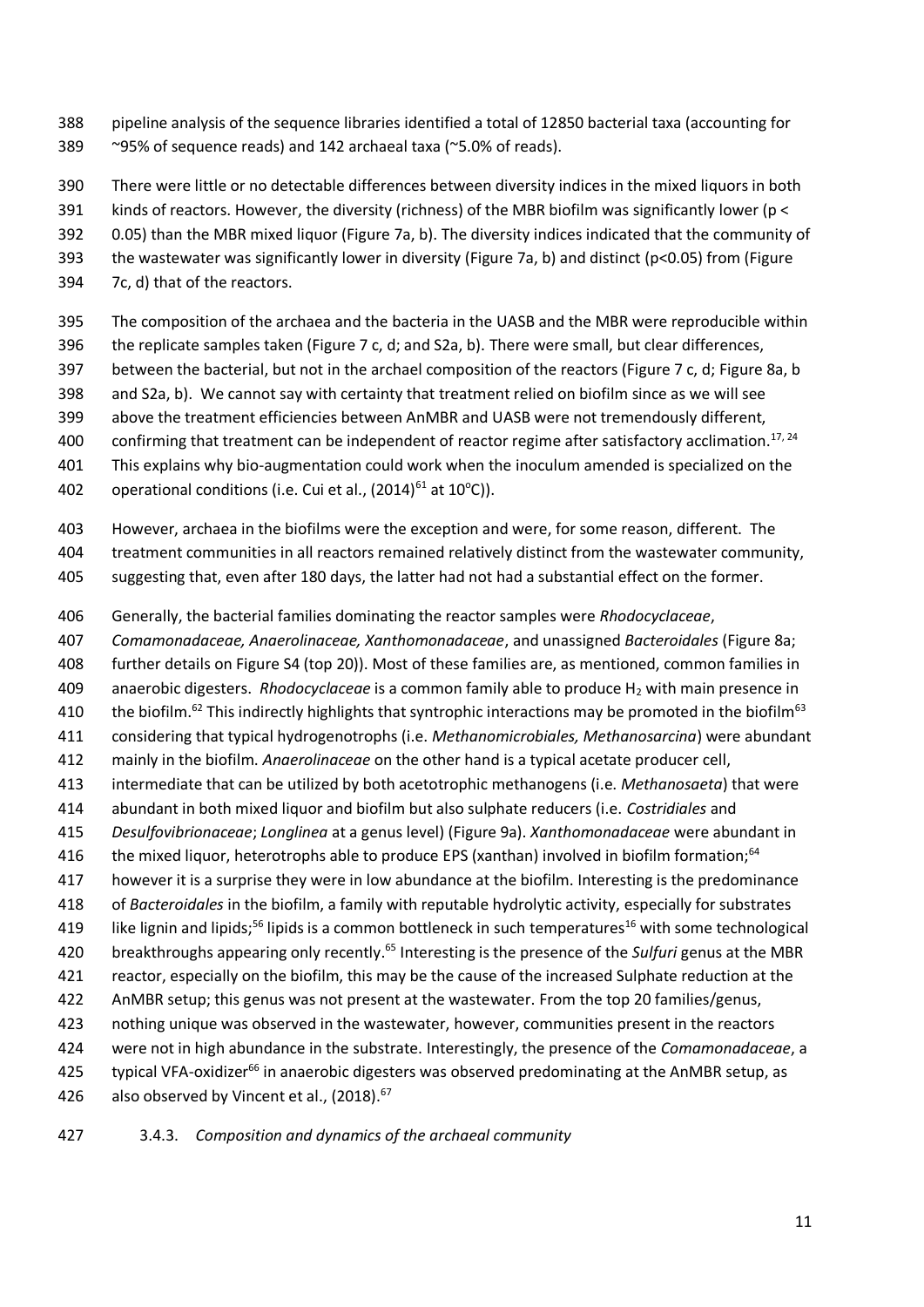Figure 9b shows that the archaeal composition of the reactors was mainly dominated by five assigned archaeal genera: *Methanosarcina Methanosspiri*, *Methanobrevibacter*, *Methanosaeta, Methanobacter, Methanosarcina* and *Methanomethylovorans,* and three unassigned archaeal genera of *Methanomassilliicoccaceae*, *MBGB*, and a *Candidatus*, consistent with the core archaeal 432 microbiome of anaerobic digestion.<sup>68</sup> Interestingly, MBGB genus, a Crenarchaeotal-related lineage, was found abundant on the biofilm, in low density from the mixed liquor and absent wastewater. *MBGB* has been previously reported as an organism that operates in the sulphate-methane 435 transitional zone,<sup>69, 70</sup> and is capable of utilizing complex intermediates.<sup>71</sup> This could provide AnMBR with a hydrolytic advantage compared to the UASB. Similarly, *Methanomicrobiales*, *Methanosarcina and Candidatus were abundant in the biofilm than in sludge of MBR and UASB.* Other methanogens found on the biofilm were, *Methanomethylovorans*, and *Methanomicrobiales,* most of them typical hydrogenotrophs, interacting with the hydrogen producing bacteria. At the mixed liquor of both setups, hydrogenotrophic and acetotrophic methanogens like *Methanospirillum* and *Methanosaeta* respectively were detected revealing the double route of carbon to methane.

#### 3.4.4. *Cell-specific activity (biodegradability and methanogenesis)*

443 Cell specific activity at  $4^{\circ}$ C showed a significant differentiation between the methane production rates achieved from the cells of the AnMBR and the UASB (Figure 9). The main difference was that hydrogenotrophic methanogenesis can be achieved at higher rates from the cells originated from 446 the UASB than those from the AnMBR (net rate of 1.0 and 0.0 fmol<sub>CH4</sub>.cell<sup>-1</sup>.day<sup>-1</sup> respectively), 447 observation aligned with what was showed previously at  $15^{\circ}$ C.<sup>17</sup> This disagrees with what was observed at the sequencing where hydrogenotrophs were predominating both reactors. This can be justified by a) either the hydrogenotrophic rates are low compared to the acetotrophic; or b) the overall active cell numbers are low; or c) more complex pathways are involved including acetate oxidation followed by hydrogenotrophic methanogenesis (as directly hydrogenotrophic methanogenesis may not be favourable in the presence of sulphate reducers). Essential is that as expected, methanogenesis is feasible when fuelled with direct intermediates, even at temperatures as low as  $4^{\circ}$ C, from microbial communities that can be developed in conventional wastewater treatment setups. Comparing the activity rates between WW- and VFA intermediate- fuelled methanogenesis we observed a difference of up to two-folds. This highlights the impact of hydrolysis imitation in such cold conditions.

458 At  $37^{\circ}$ C the pattern did not change, with acetotrophy the predominant pathway and

hydrogenotrophy mainly achieved from the cells originated from the UASB but not at a net rate

(removing the activity from the unamended) (Figure 9). Interestingly, hydrogenotrophic

461 methanogenesis is mainly feasible at 4 $\degree$ C whilst at 37 $\degree$ C the activity is 'covered'. This signifies that

cold-adapted methanogens can be developed in more dynamic setups, like the UASB, where sludge

- washout of less acclimated species is feasible (observation aligned with qPCR data in this study as
- 464 well as with Petropoulos et al.,  $2019)^{17}$ .

465 Comparing the results with those of Petropoulos et al., (2019), we see that the two systems, as 466 expected, operate slower at 4 $\degree$ C compared at 15 $\degree$ C. When at 37 $\degree$ C though the activity from the

467 inoculum acclimated at 4 $\textdegree$ C is up to 8 times higher than at 15 $\textdegree$ C (reference as above). This supports

the hypothesis that acclimation at low temperatures forms a robust methanogenic community that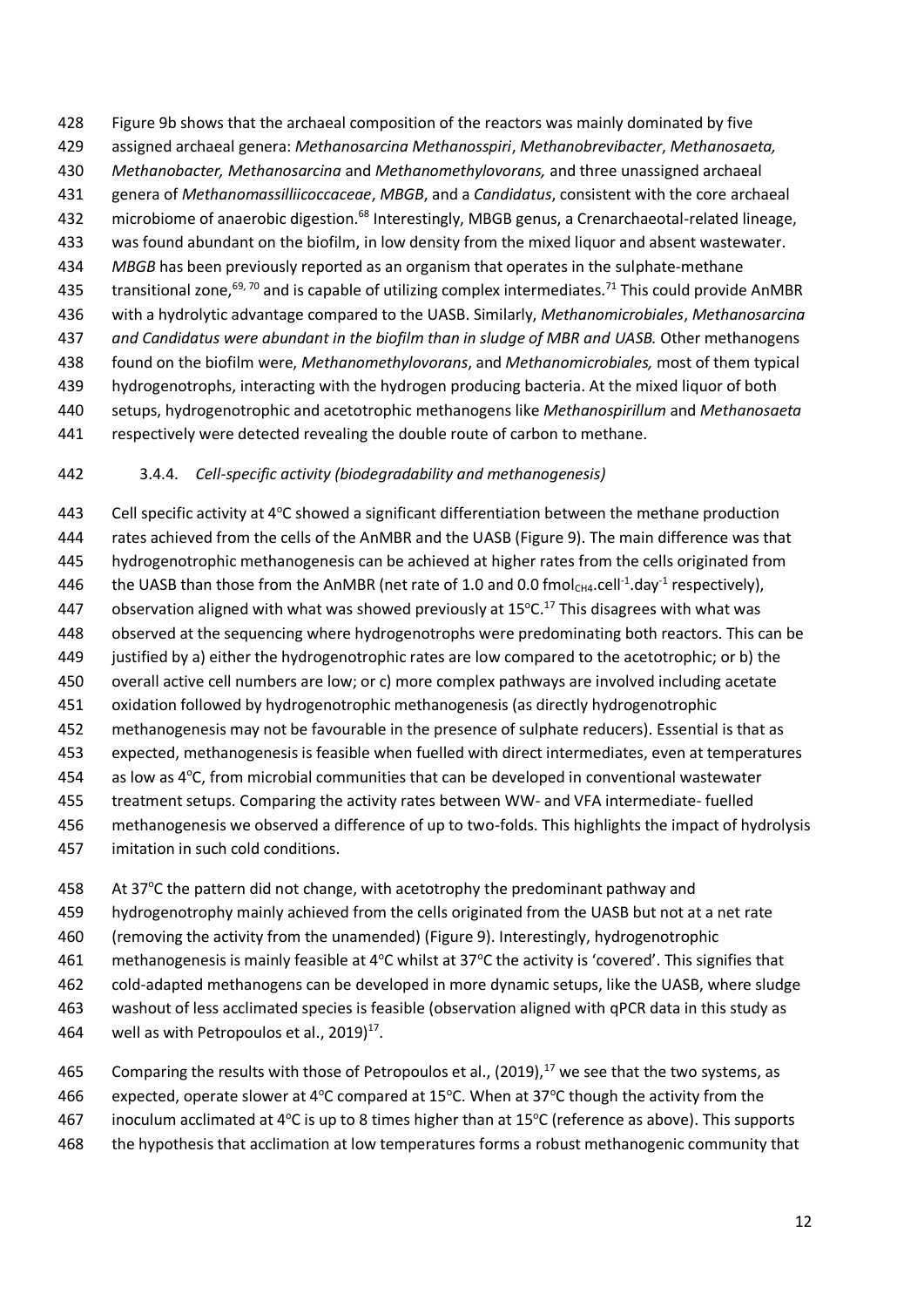- can operate as well or better than biomass originally acclimated at higher temperatures. Similar 470 behaviour has been observed for lipid hydrolysers enriched at low temperatures.<sup>16</sup>
- *3.4.5. Implementing low temperature anaerobic wastewater treatment at low temperatures*

 Low temperature anaerobic wastewater treatment is challenging; after the removal of the organic matter in the main reactor, some downstream processes are still required (i.e. strip of the dissolved methane from the effluent). Often, additional processes for the removal of inorganic nitrogen are necessary. Nitrifying organisms may find it challenging to cope with low temperature, hence, 476 extensive MBBR (moving bed bio-reactors),<sup>72</sup> often densely populated with anammox cells,<sup>73</sup> or 477 other even more innovative hybrid approaches<sup>74</sup> are required. Tailored research focussing on these downstream processes is indispensable if low temperature wastewater treatment is to become a realistic bio-engineering approach for sustainable water purification.

# 4. Conclusions

481 Continuous anaerobic treatment of domestic wastewater is feasible at temperatures as low as  $4^{\circ}$ C. Under these harsh conditions, treatment efficiency and rate of methanogenesis were not affected by the introduction of a membrane in a UASB setup and treatment is dependent on the biomass. Microbial community analysis in the UASB with and without a membrane confirmed the congruence of the two set-ups. The only, and striking, difference between the two was the microbial community on the membrane itself, which was markedly different from the communities in the mixed liquor. Conspicuous presence of *Methanosaeta* and *Methanosarcinales* suggests that acetoclastic methanogenesis was more prevalent on the membrane and by inference suggests that the acetate oxidizing pathway was prominent in the mixed liquor of the two systems. The presence of a distinctly different microbial community on the membrane is expected to make the system more efficient and resilient, but this seems irrelevant to cold conditions.

# 5. Acknowledgments

 This work was funded by the BBSRC (BB/K003240/1; Engineering synthetic microbial communities for biomethane production). Sequencing was performed at Earlham Institute, Norwich, UK by the Prof. Swarbreck team.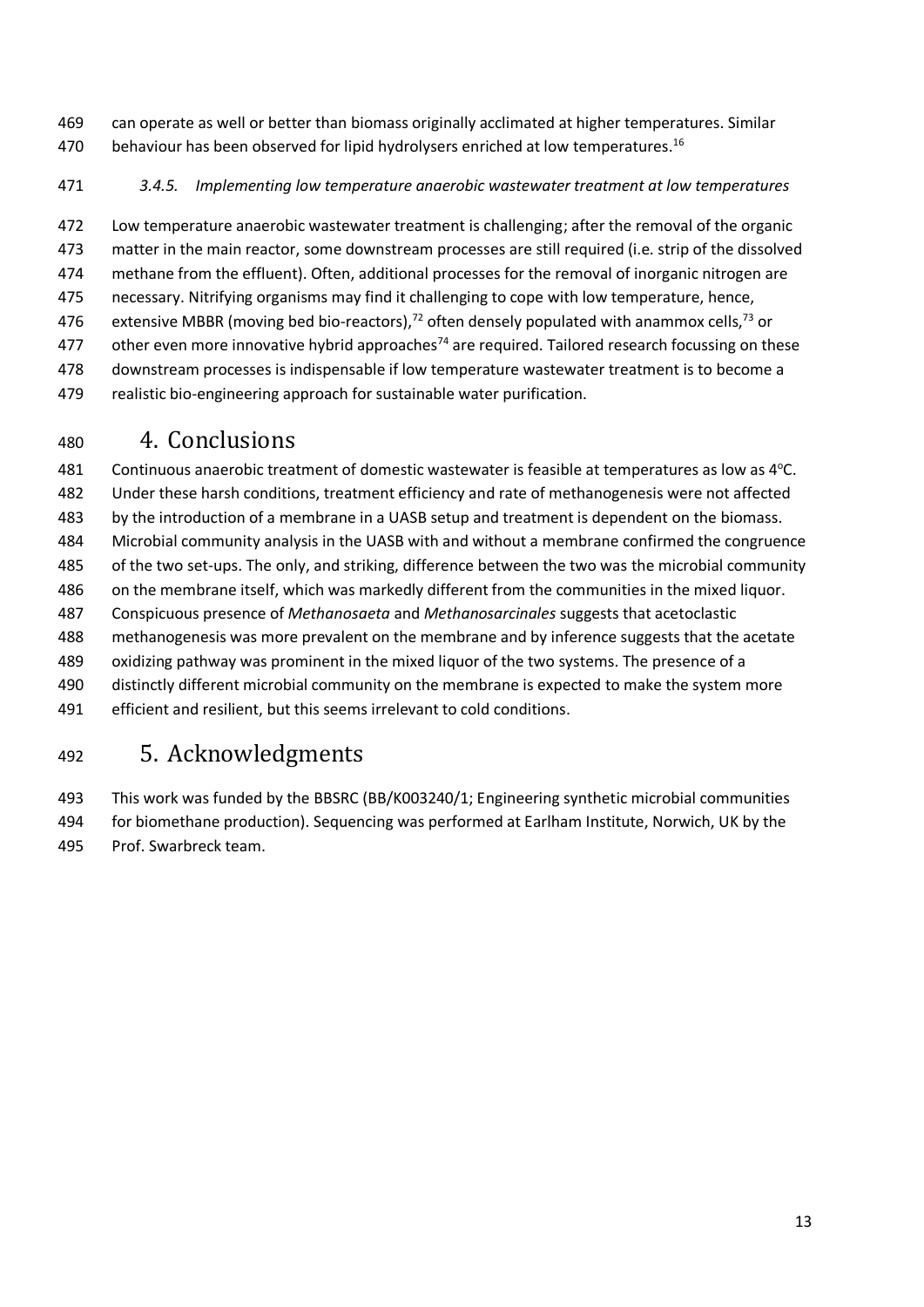# 6. References

- 
- 498 1. V. Srinivasan, E. F. Lambin, S. M. Gorelick, B. H. Thompson and S. Rozelle, The nature and causes of the global water crisis: Syndromes from a meta-analysis of coupled human-water studies. *Water Resources Res.,* 2012, **48**, W10516, doi:10.1029/2011WR011087
- 2. M. Henze, and Y. Comeau, Wastewater Characterization. In: Biological Wastewater Treatment: Principles Modelling and Design, 2008 Edited by M. Henze, M.C.M. van Loosdrecht, G.A. Ekama and D. Brdjanovic. IWA Publishing, London, UK.
- 3. Z. Dai, E. S. Heidrich, J. Dolfing, and A.P. Jarvis, Determination of the relationship between the energy content of municipal wastewater and its chemical oxygen demand. *Environ. Sci. Technol. Lett*., 2019, **6**, 396-400
- 4. E.S. Heidrich, T.P. Curtis and J. Dolfing, Determination of the internal chemical energy of wastewater. *Environ Sci Technol.* 2011, **45**(2), 827-32.
- 5. N. Voulvoulis, Current Opinion in Environmental Science & Health, 2018, 2:32–45
- 6. UWWTD (Urban Waste Water Treatment Directive) 91/271/EC, 1991 European Council, Article 130S, L 135 , 30 May 1991 P. 40 – 52
- 7. T. K. L. Nguyen, H. H. Ngo, W. Go, S. W. Chang, D. C. Nguyen, L. D. Nghiem, Y. Liu, B. Ni and F. I. Hai, Insight into greenhouse gases emissions from the two popular treatment technologies in municipal wastewater treatment processes, *Sci Tot. Environ*., 2019. **671**, 1302-1313
- 8. A. C. van Haandel and G. Lettinga, 1994, Anaerobic sewage treatment: a practical guide for 516 regions with hot climat.  $1<sup>st</sup>$  ed. John Wiley and Sons Ltd. Chichester, UK
- 9. I. Angelidaki, L. Ellegaard, and B.K. Ahring, A comprehensive model of anaerobic bioconversion of complex substrates to biogas, *Biotechnol. Bioeng*., 1999, **63**, 363–372
- 10. T. Bressani-Ribeiro, L. A. Chamhum-Silva, C. A. L. Chernicharo Constraints, performance and perspectives of anaerobic sewage treatment: lessons from full-scale sewage treatment plants in Brazil, *Water Sci Technol*., 2019, **80**, 418–425
- 11. E. J. Bowen, J. Dolfing, R. J. Davenport, F. L. Read and T. P. Curtis, Low-temperature limitation of bioreactor sludge in anaerobic treatment of domestic wastewater, *Water Sci. Technol*., 2014, **69**, 1004–1013
- 12. C. Keating, D. Hughes, T. Mahony, D. Cysneiros, U.Z. Ijaz, C. J. Smith and V. O'Flaherty, Cold adaptation and replicable microbial community development during long-term low- temperature anaerobic digestion treatment of synthetic sewage. *FEMS Microbial. Ecol.,* 2018, **94**, fiy095
- 13. R. M. McKeown, C. Scully. T. Mahony, G. Collins and V. O'Flaherty, V. Long-term (1243 days), low-temperature (4-15 °C), anaerobic biotreatment of acidified wastewaters: Bioprocess performance and physiological characteristics. *Water Res*. 2009, **43**, 1611-1620
- 14. Y. Miron, G. Zeeman, J.B. van Lier and G. Lettinga, The role of sludge retention time in the hydrolysis and acidification of lipids, carbohydrates and proteins during digestion of primary sludge in CSTR systems, *Water Res*., 2000, **34**, 1705–1713.
- 15. R. R. Dague, G. C. Banik and T. G. Ellis, 1998. Anaerobic sequencing batch reactor treatment of dilute wastewater at psychrophilic temperatures, *Water Environ. Res.,* 1998, **70**, 155–160
- 16. E. Petropoulos, J. Dolfing, Y. Yu, M. J. Wade, E. Bowen, R. J. Davenport and T. P. Curtis, Lipolysis of domestic wastewater in anaerobic reactors operating at low temperatures, *Environ. Sci.: Water Res. Technol.,* 2018, **7**, 1002–1013.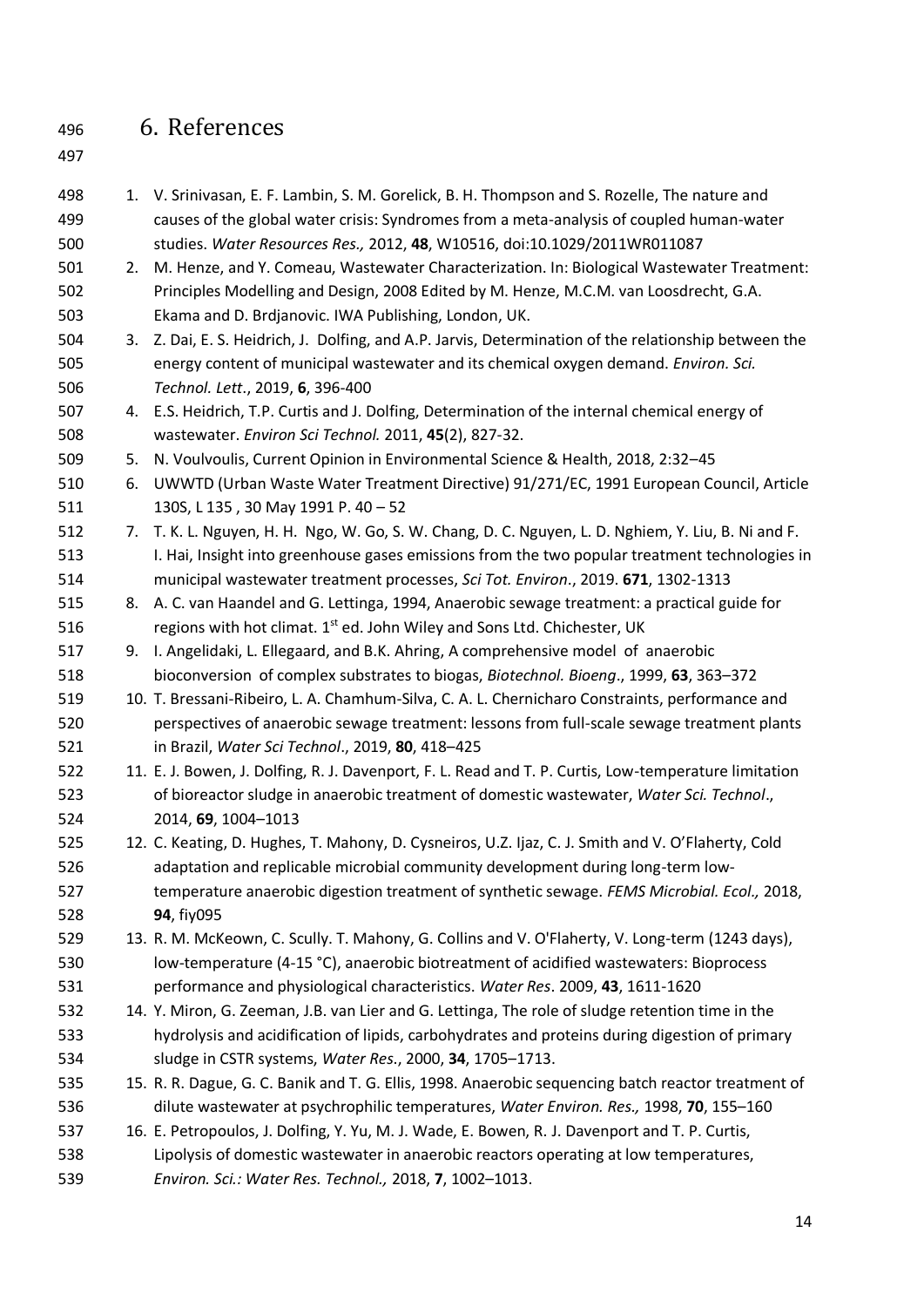17. E. Petropoulos, Y. Yu, S. Tabraiz, A. Yakubu, T.P. Curtis, and J. Dolfing, High rate domestic wastewater treatment at 15 °C using anaerobic reactors inoculated with cold-adapted sediments/soils – shaping robust methanogenic communities. *Environ. Sci.: Water Res. Technol*., 2019, **5**, 70-82 18. A.L., Smith, S. J. Skerlos and L. Raskin, Psychrophilic anaerobic membrane bioreactor treatment of domestic wastewater. *Water Res*., 2013, **47**, 1655-1665. 19. A. L. Smith, S. J. Skerlos and L. Raskin, Anaerobic membrane bioreactor treatment of domestic wastewater at psychrophilic temperatures ranging from 15 to 3°C. *Environ. Sci.: Water Res. Technol.* 2014,**1**, 56-64 20. S. Judd, The MBR book: Principles and applications of membrane bioreactors for water and wastewater treatment, 2010, Elsevier, Amsterdam. 21. A. L. Smith, L. B. Stadler, L. Cao, N. G. Love, L. Raskin and S. J. Skerlos, Navigating wastewater energy recovery strategies: A life cycle comparison of anaerobic membrane bioreactor and conventional treatment systems with anaerobic digestion, *Environ. Sci. Technol.,* 2014, **48**, 5972–5981 22. P. Hu. X. Xu, and L. Yu, Effect of fatty acid chain length on the crystallization behaviour of trans-free margarine basestocks during Storage. *J. Oleo Sci.,* 2017, **66**, 353-362 23. J.B. Brown, Low-temperature crystallization of the fatty acids and glycerides. *Chem. Rev*., 1941, **29** 333-354 24. E. Petropoulos, J. Dolfing, R. J. Davenport, E. J. Bowen and T. P. Curtis, Developing cold- adapted biomass for the anaerobic treatment of domestic wastewater at low temperatures, *Water Res*., 2017, **112**, 100–109. 25. A. Donoso-Bravo, C. Retamal, M. Carballa, G. Ruiz-Filippi and R. Chamy, 2009 Influence of temperature on the hydrolysis, acidogenesis and methanogenesis in mesophilic anaerobic digestion: parameter identification and modelling application. *Water Sci. Technol*., 60, 9-17 26. E. Petropoulos. 2015. Investigating the true limits of anaerobic treatment of wastewater at low 566 temperature using a cold adapted inoculum, Ph.D. Thesis, Newcastle University (UK), 2015. 27. E. Petropoulos, B. Shamurad, K. Acharya, S. Tabraiz, 2020 Domestic wastewater hydrolysis and lipolysis during start-up in anaerobic digesters and microbial fuel cells at moderate temperatures. Intern. Journal of Environ. Science and Technol., 2020, **17**, 27–38 28. APHA, Standard methods for the examination of water and wastewater, APHA, 1986. 29. B. Shamurad, N. Gray, E. Petropoulos, S. Tabraiz, K. Acharya, M. Quintela-Baluja and P. Sallis, Co-digestion of organic and mineral wastes for enhanced biogas production: Reactor performance and evolution of microbial community and function, *Waste Management*, 2019, **87**, 313-325. 30. B. Shamurad, N. Gray, E. Petropoulos, S. Tabraiz, K. Acharya, M. Quintela-Baluja and P. Sallis, Data of metal and microbial analyses from anaerobic co-digestion of organic and mineral wastes, *Data in Brief,* 2019b, 103934. 31. B. Shamurad, P. Sallis, E. Petropoulos, S. Tabraiz, C. Ospina, P. Leary, J. Dolfing and N. Gray, Stable biogas production from single-stage anaerobic digestion of food waste. Appl. Energy, 2020, 263, 32. J. J. Kozich, S. L. Westcott, N. T. Baxter, S. K.Highlander and P. D Schloss, Development of a dual index sequencing strategy and curation pipeline for analyzing amplicon sequence data on the MiSeq Illumina sequencing platform, *Appl. Environ. Microbiol*., 2013, **79**, 5112–5120.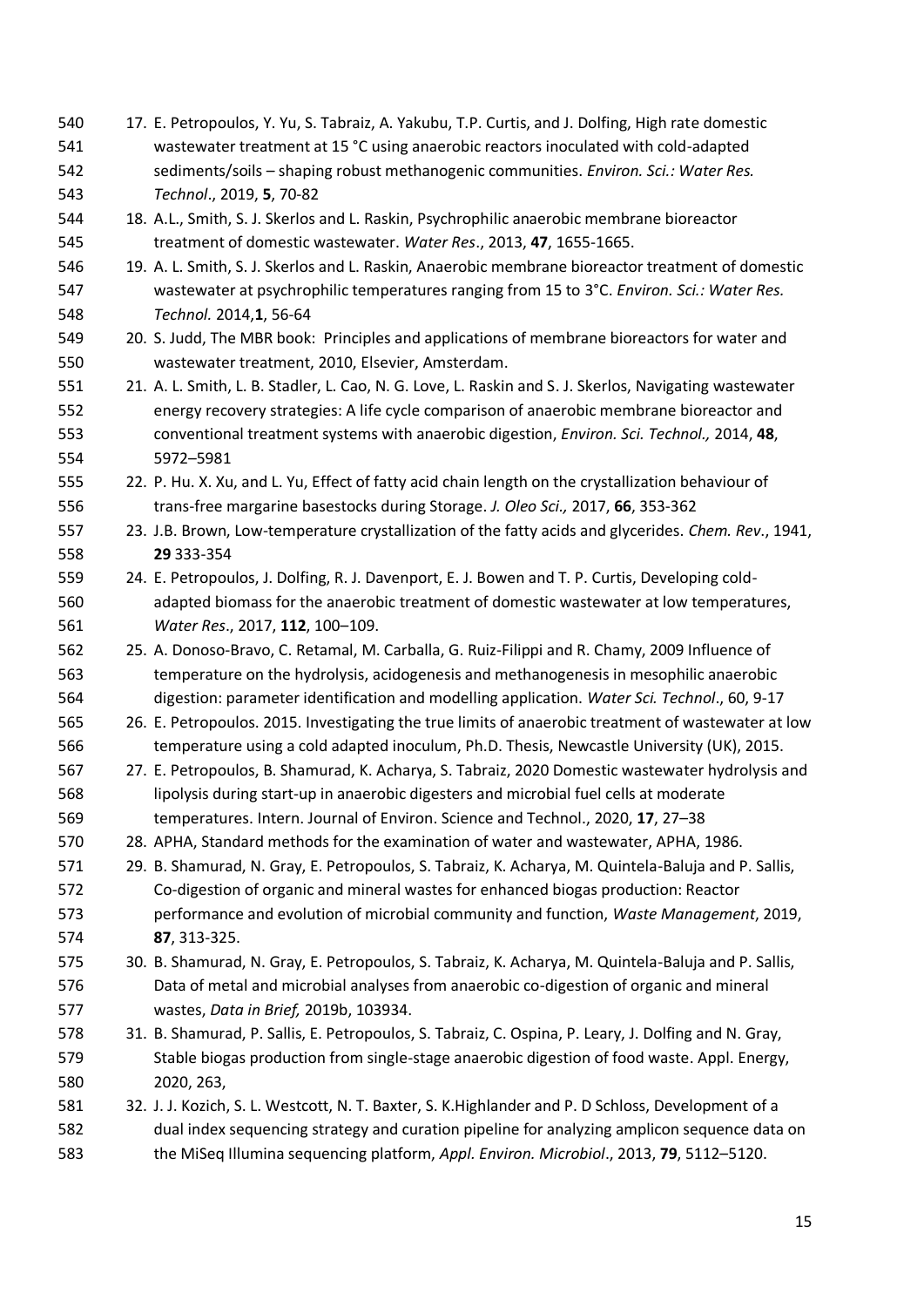33. J.G. Caporaso, C.L. Lauber, W.A. Walters, D. Berg-Lyons, C.A. Lozupone, P.J. Turnbaugh, et al. Global patterns of 16S rRNA diversity at a depth of millions of sequences per sample, Proc Natl Acad Sci, 2011, 108, 4516-4522 34. A. Klindworth, E. Pruesse, T. Schweer, J. Peplies, C. Quast, M. Horn, F.O. Glöckner Evaluation of general 16S ribosomal RNA gene PCR primers for classical and next-generation sequencing- based diversity studies, Nucleic Acids Res, 2013, 41, e1-e 35. B. Wintsche, N. Jehmlich, D. Popp, H. Harms, S. Kleinsteuber Metabolic adaptation of methanogens in anaerobic digesters upon trace element limitation, Front Microbiol, 2018, 9, 405 36. P.N. Evans, J.A. Boyd, A.O. Leu, B.J. Woodcroft, D.H. Parks, P. Hugenholtz, et al. An evolving view of methane metabolism in the Archaea Nat Rev Microbiol, 2019, 17, 219 37. J.G.Caporaso, J. Kuczynski, J. Stombaugh, K. Bittinger, F.D. Bushman, E.K. Costello, N. Fierer, A.G. Pena, J.K. Goodrich, and J. I. Gordon, QIIME allows analysis of high throughput community sequencing data, *Nat. Methods*, 2010, **7**, 335 38. C. Quince, T. P. Curtis and W. T. Sloan, The rational exploration of microbial diversity, *ISME J*., 2008, **2**, 997. 39. P. J. McMurdie and S. Holmes, 'Phyloseq: an R package for reproducible interactive analysis and graphics of microbiome census data', *PloS one*, 2013, **8**(4), e61217. 40. A. Ssekagiri, W. Sloan and U. Ijaz, MicrobiomeSeq: An R package for analysis of microbial communities in an environmental context ISCB Africa ASBCB conference, 2017, DOI: 10.13140/RG.2.2.17108.71047 41. R, C.T. (2013): A language and environment for statistical computing. R Foundation for Statistical Computing. Available at[: http://www.r-project.org/.](http://www.r-project.org/) 42. L. M. Steinberg and J. M. Regan, Phylogenetic comparison of the methanogenic communities from an acidic, oligotrophic fen and an anaerobic digester treating municipal wastewater sludge, *Appl. Environ. Microbiol.,* 2008, **74**, 6663–6671. 43. M. V. Simankova, O. R. Kotsyurbenko, T. Lueders, A. N. Nozhevnikova, B. Wagner, R. Conrad and M. W. Friedrich, Isolation and characterization of new strains of methanogens from cold terrestrial habitats, *Syst. Appl. Microbiol*., 2003, **26**, 312–318 44. H. Virpiranta, S. Taskila, T. Leiviskä, J. Rämö and J. Tanskanen, Development of a process for microbial sulfate reduction in cold mining waters – Cold acclimation of bacterial consortia from an Arctic mining district. *Environ. Poll.,* 2019, **252**, 281-288 45. P. Madden, A. –M. Al-Raei, A.M. Enright, F. A. Chinalia, F. A., D. de Beer, V. O'Flaherty and G. Collins, Effect of sulfate on low-temperature anaerobic digestion. *Front. Microbiol*., 2014[, DOI:](https://doi.org/10.3389/fmicb.2014.00376)  [10.3389/fmicb.2014.00376](https://doi.org/10.3389/fmicb.2014.00376) 46. T. van den Brand, L. Snip L. Palmen, P. Weij, J. Sipma, M. van Loosdrecht, Sulfate reducing bacteria applied to domestic wastewater. *Water Practice and Technology,* 2018, **13** (3): 542- 554. 47. M. Takahashi, T. Yamaguchi, Y. Kuramoto, A. Nagano, S. Shimozaki, H. Sumino, N. Araki, Y. Yamazaki, S. Kawakami and H. Harada, Performance of a pilot-scale sewage treatment: An up- flow anaerobic sludge blanket (UASB) and a down-flow hanging sponge (DHS) reactors combined system by sulfur-redox reaction process under low-temperature conditions. Biores. Technol., 2011, **102**, 2: 753-757 48. B. E. Rittman and P. L. McCarty, 2001 (eds) Environmental Biotechnology; McGraw-Hill, Singapore, 2001.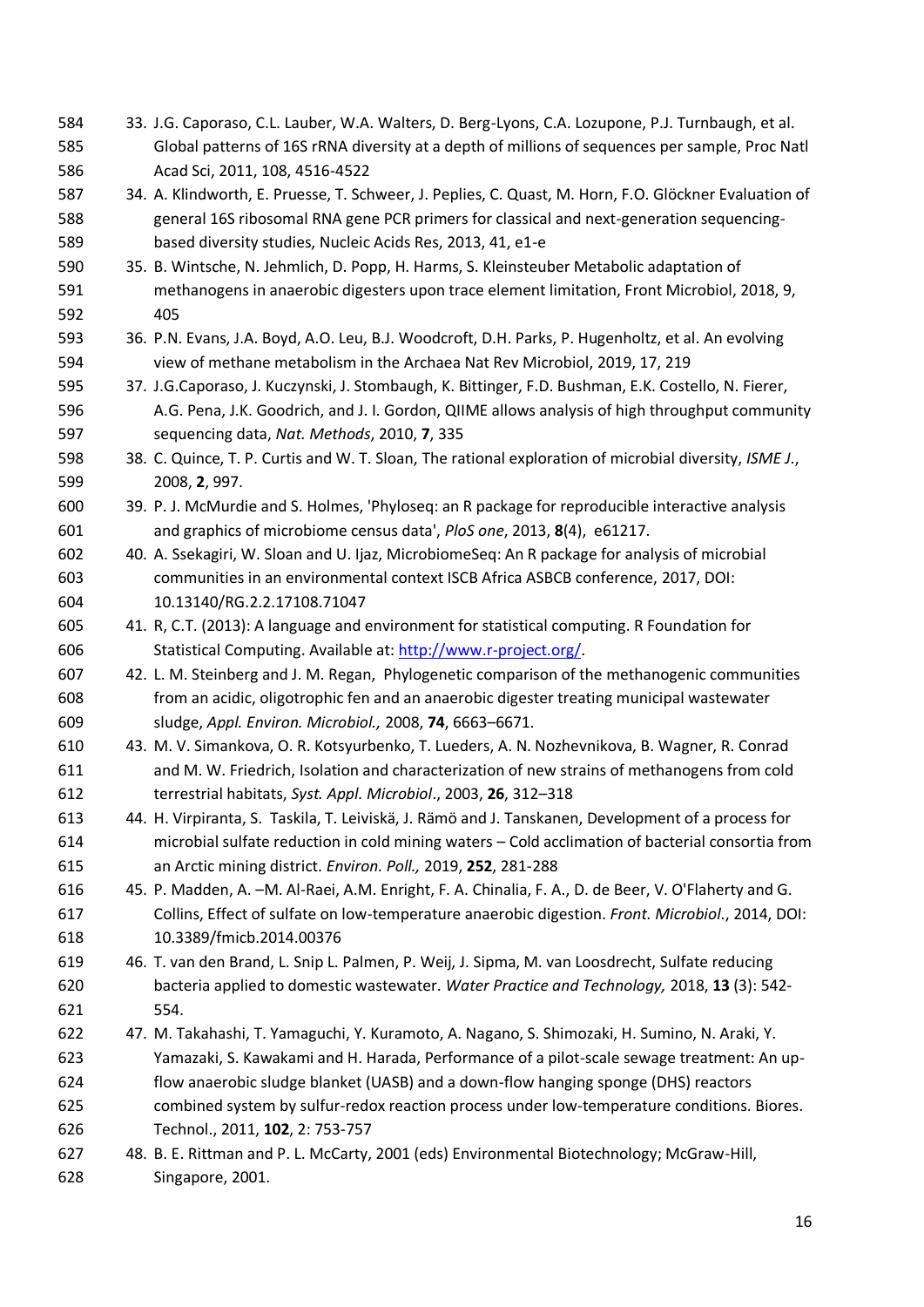49. G. Tchobanoglous, F. Burton and H. D. Stensel, 2003, Metcalf & Eddy, Inc. Wastewater Engineering: Treatment and Reuse. Boston: McGraw-Hill, 2003. 50. J. Dolfing, Granulation in UASB reactors, Wat. Sci. Technol., 1986, 18, 15-25 51. B. Lew, M. Belavski, S. Admon, S. Tarre and M. Green, Temperature effect on UASB reactor operation for domestic wastewater treatment in temperate climate regions, Wat Sci. Technol., 2003, 48, 25-33 52. W. Zhou, T. Imai, M. Ukita, M. Sekine and T. Higuchi, Triggering forces for anaerobic granulation in UASB reactors, Process Biochem., 41, 36-43 53. J. O'Reilly,, F.A. Chinalia, T. Mahony, G. Collins, J. Wu and V. O'Flaherty, Cultivation of low- temperature (15C), anaerobic, wastewater treatment granules, Lett. Appl. Microbiol, 2009, DOI: 10.1111/j.1472-765X.2009.02682.x 54. J. Dolfing and D. B. Janssen, 1993. Estimates of Gibbs free energies of formation of chlorinated aliphatic compounds. *Biodegradation* **5**, 21e28 55. T. P. H Van Den Brand, K. Roest, G. H. Chen, D. Brdjanovic and M. C. M. van Loosdrecht, Potential for beneficial application of sulfate reducing bacteria in sulfate containing domestic wastewater treatment, *World J. Microbiol. Biotechnol.,* 2015, **31**, 1675–1681 56. M. Westerholm and A. Schnürer, Microbial responses to different operating practices for biogas production systems. *IntechOpen*, 2018, DOI: 10.5772/intechopen.82815 57. B. Lew, I. Lustig, M. Beliavski, T. Sheldon, and M. Green, An integrated UASB-sludge digester system for raw domestic wastewater treatment in temperate climates. *Bioresour. Technol*., 2011, **102**, 4921-4924 58. N. Mahmoud, G. Zeeman, H. Gijzen and G. Lettinga, Anaerobic sewage treatment in a one- stage UASB reactor and a combined UASB-Digester system, *Water Res*., 2004, **38**, 2348–2358 59. T. May, M. Koch-Singenstreu, J. Ebing, R. Stantscheff, L. Muller, F. Jacobi, D. Polag, F. Keppler, and H. Konig, Design and application of a synthetic DNA standard for real-time PCR analysis of microbial communities in a biogas digester. *Appl. Microbiol. Biotechnol*. **99,** 2015, 6855-6863. http://dx.doi.org/10.1007/s00253-015-6721-z. 60. K. Bialek, J. Kim, C. Lee, G. Collins, T. Mahony, and V. O'Flaherty, Quantitative and qualitative analyses of methanogenic community development in high-rate anaerobic bioreactors. *Water Res*., 2011, **45**, 1298e1308. http://dx.doi.org/10.1016/ j.watres.2010.10.010. 61. D. Cui, A. Li, T. Qiu, R. Cai, C. Pang, J. Wang, J. Yang, F. Ma, and N. Ren, Improvement of nitrification efficiency by bioaugmentation in sequencing batch reactors at low temperature. *Front. Environ. Sci. Eng.*, 2014, **8**, 937. 62. E. J. Martínez, A. Sotres, C. B. Arenas, D. Blanco, and O. Martínez, Improving anaerobic digestion of sewage sludge by hydrogen addition: Analysis of microbial populations and process performance. *Energies*, 2019, **12**, 1228 63. M. McInerney, J. Sieber and R. Gunsalus, Genomic sequences reveal systems required to produce hydrogen and formate, plus other hallmarks of the syntrophic lifestyle. *Microbe Mag*., 2011, **6**, 479–485. 64. E. M. Galván, M. V. Ielmini, Y. N. Patel, M. I. Bianco, and E. A. Franceschini, 2013, Xanthan chain length is modulated by increasing the availability of the polysaccharide copolymerase protein GumC and the outer membrane polysaccharide export protein GumB. *Glycobiol.,* **23**, 259–272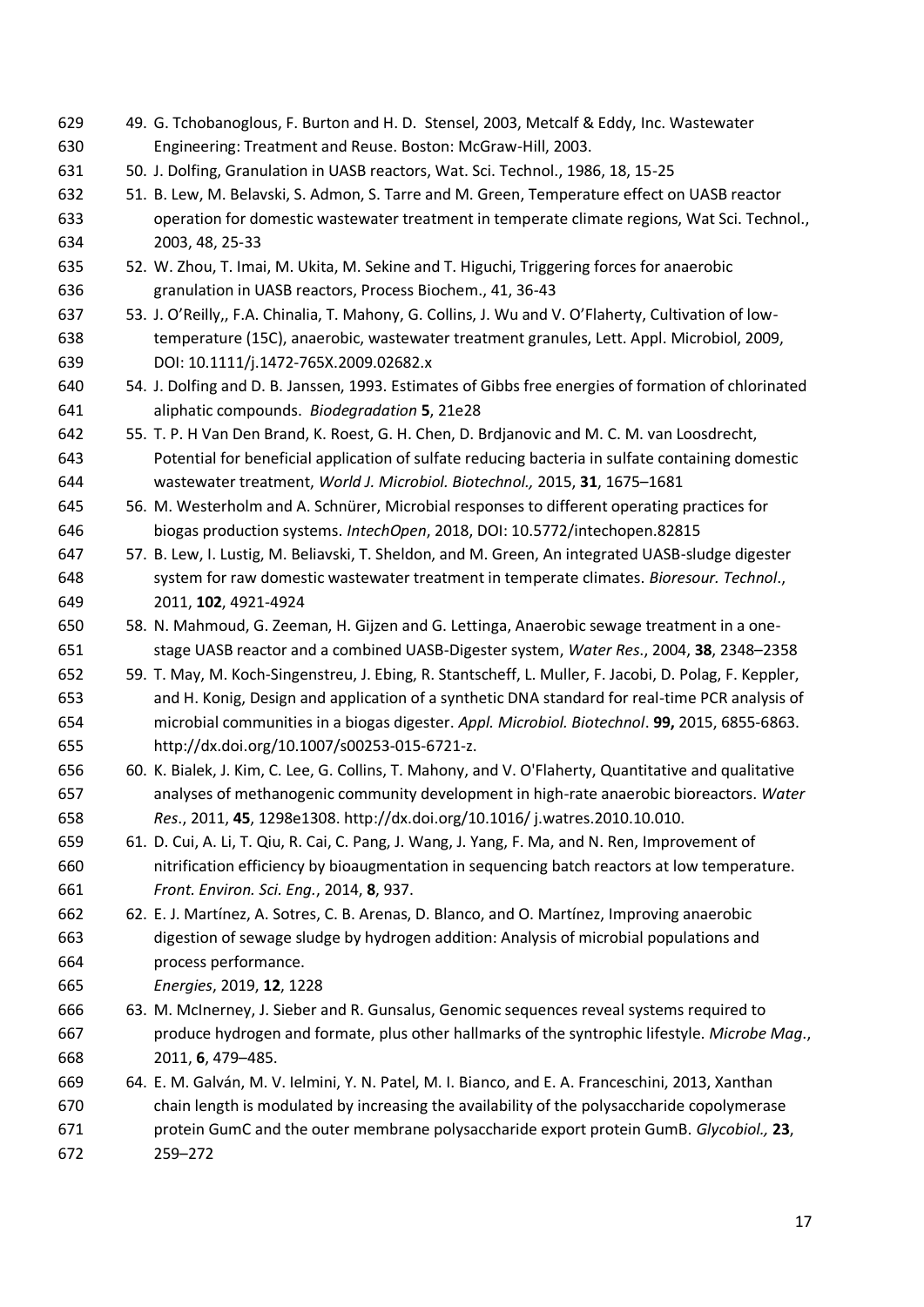- 65. S. Singh, B. C. Holohan, S. Mills, J. Castilla-Archilla, M. E. Kokko, J. Rintala, P. N. L. Lens, G. Collins and V. O'Flacherty, Enhanced Methanization of Long-Chain Fatty Acid Wastewater at 20°C in the Novel Dynamic Sludge Chamber–Fixed Film Bioreactor, Frontiers Microbiol., 2020, **8**, 166
- 66. H.D. Ariesyady, T. Ito and S. Okabe, Functional bacterial and archaeal community structures of major trophic groups in a full-scale anaerobic sludge digester. *Water Res.,* 2007, **41**, 1554– 1568. doi: 10.1016/j.watres.2006.12.036
- 67. N. M. Vincent, Y. Wei, J. Zhang, D. Yu and J. Tong, Characterization and Dynamic Shift of Microbial Communities during Start-Up, Overloading and Steady-State in an Anaerobic Membrane Bioreactor, *Int. J. Environ. Res. Public Health*, 2018, **15**, 1399
- 68. D. Rivière, V. Desvignes, E. Pelletier, S. Chaussonnerie, S. Guermazi, J. Weissenbach, T. Li, P. Camacho and A. Sghir, Towards the definition of a core of microorganisms involved in anaerobic digestion of sludge. *ISME J*., 2009, **3**, 700-714. doi: 10.1038/ismej.2009.2
- 69. B. K. Harrison, H. Zhang, W. Berelson, and V.J. Orphan, Variations in Archaeal and Bacterial Diversity Associated with the Sulfate-Methane Transition Zone in Continental Margin Sediments (Santa Barbara Basin, California), *Appl. Environ. Microbiol.*, 2009, 1487-1499
- 70. K. B. Sorensen and A. Teske, Stratified Communities of Active Archaea in Deep Marine Subsurface Sediments *Appl. Environ. Microbiol*., 2006, **72**, 4596–4603
- 71. A. Vigneron, P. Cruaud, E. G. Roussel, P. Pignet, J.-C. Caprais, N. Callac, M.-C. Ciobanu, A. Godfroy, B. A. Cragg, J. R. Parkes, J. D. Van Nostrand, Z. He, J. Zhou and L. Toffin. Phylogenetic and Functional Diversity of Microbial Communities Associated with Subsurface Sediments of the Sonora Margin, Guaymas Basin, *PLOS ONE*, 2014,
- <https://doi.org/10.1371/journal.pone.0104427>
- 72. B. Young, R. Delatolla, K. Kennedy, E. Laflamme and A, Stintzi, Low temperature MBBR nitrification: Microbiome analysis, Water Res. 2017, 224-233
- 73. G. Park, M. Takekawa, S. Soda, M. Ike and K. Furukawa, Temperature dependence of nitrogen removal activity by anammox bacteria enriched at low temperatures, J. Biosci. Bioeng., 2017, 123, 505-511
- 74. S. He, L. Ding, Y. Pao, H. Hu, L. Ye and H. Ren, Nitrogen loading effects on nitrification and denitrification with functional gene quantity/transcription analysis in biochar packed reactors at 5 °C, Sci. Reports, 2018, 8, 9844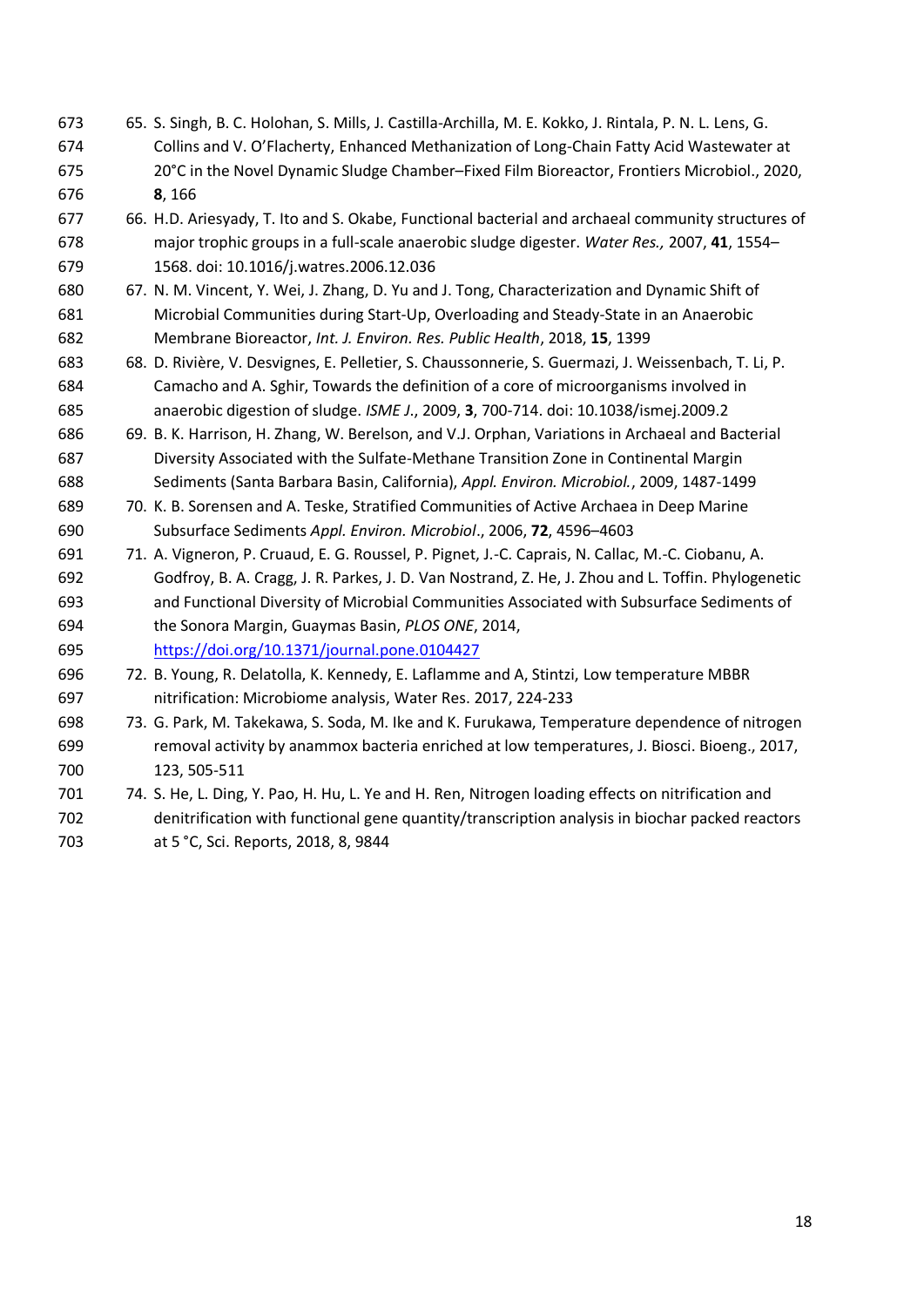# 704 Figures

705

### 706



707

708 Figure 1 – Average daily process efficiency rates obtained during the batch fed operation of the UASB reactors

709 (2×); processes refer to (from left to right): overall COD removal rate, methane production rate

710 (methanogenesis), sulphate reduction rate (SO<sub>4</sub> removal), hydrolysis/fermentation rate; error bars refer to

711 standard error (n=4 (duplicates samples per replicate UASB reactors)).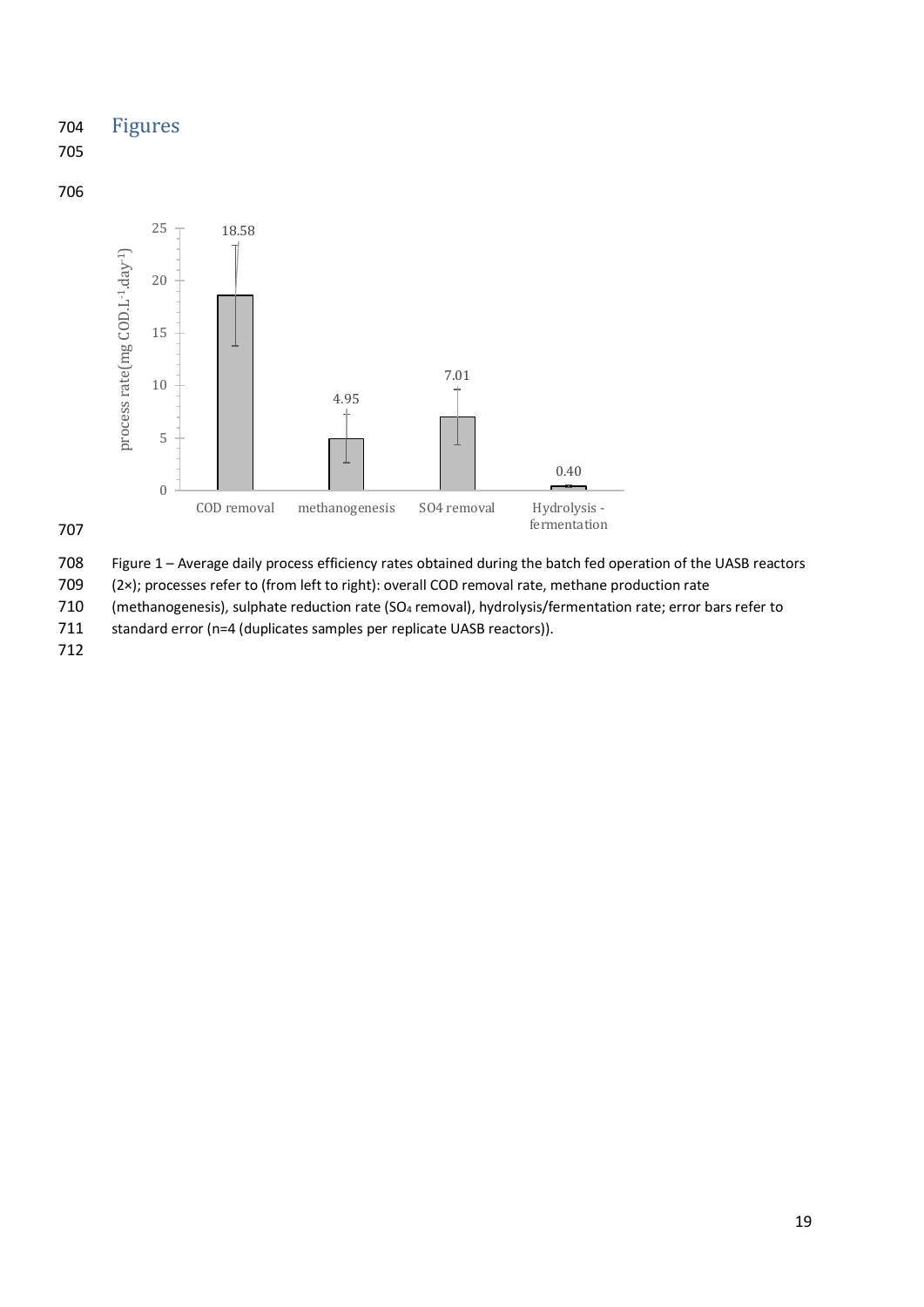

715 Figure 2 – Time series of a) redox potential (ORP) and pH in the two reactors; and b) the organic loading rate 716 (OLR) in the two reactors (the effluent is expressed as OLR for scenarios of downstream tertiary treatment).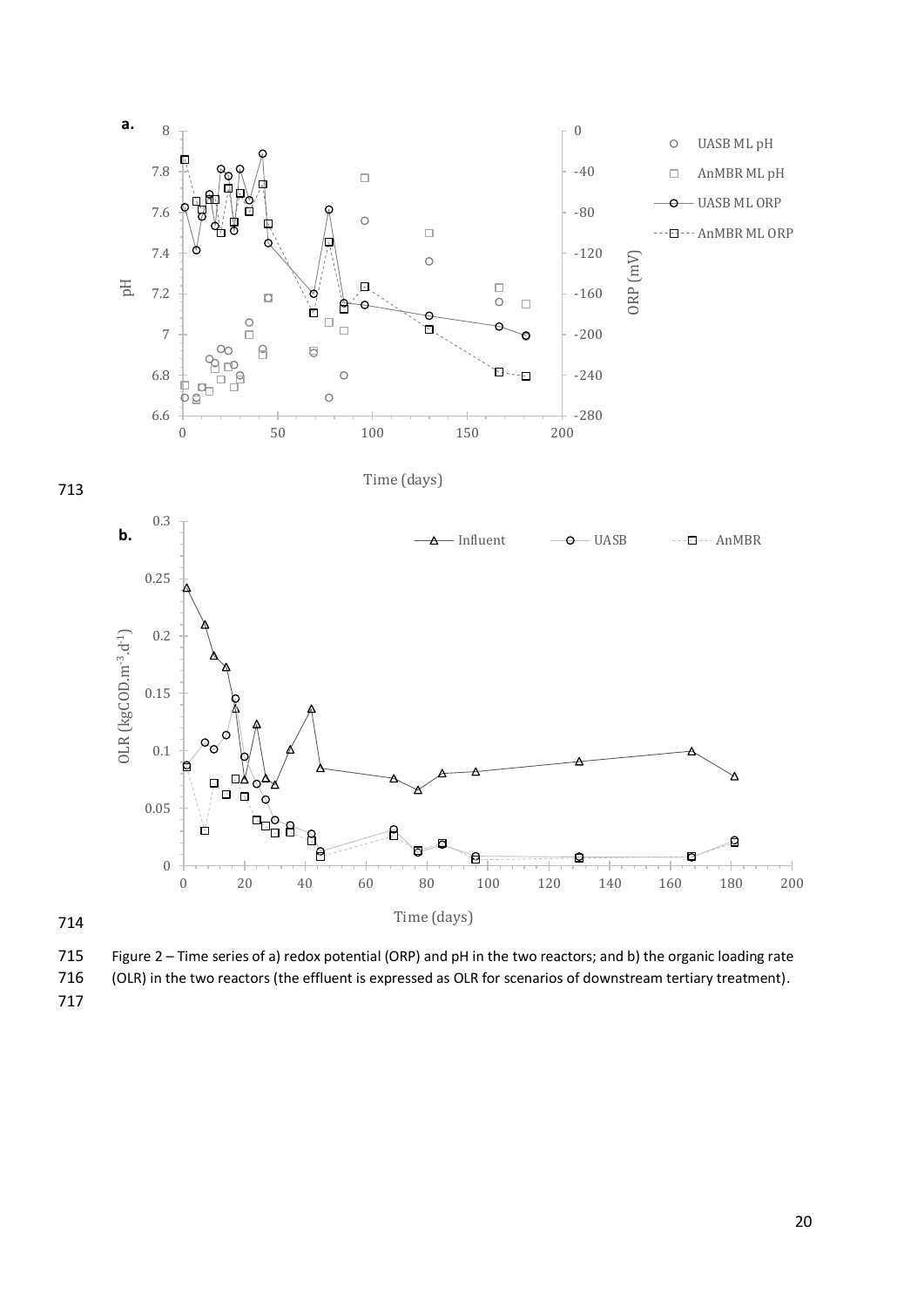

![](_page_20_Figure_1.jpeg)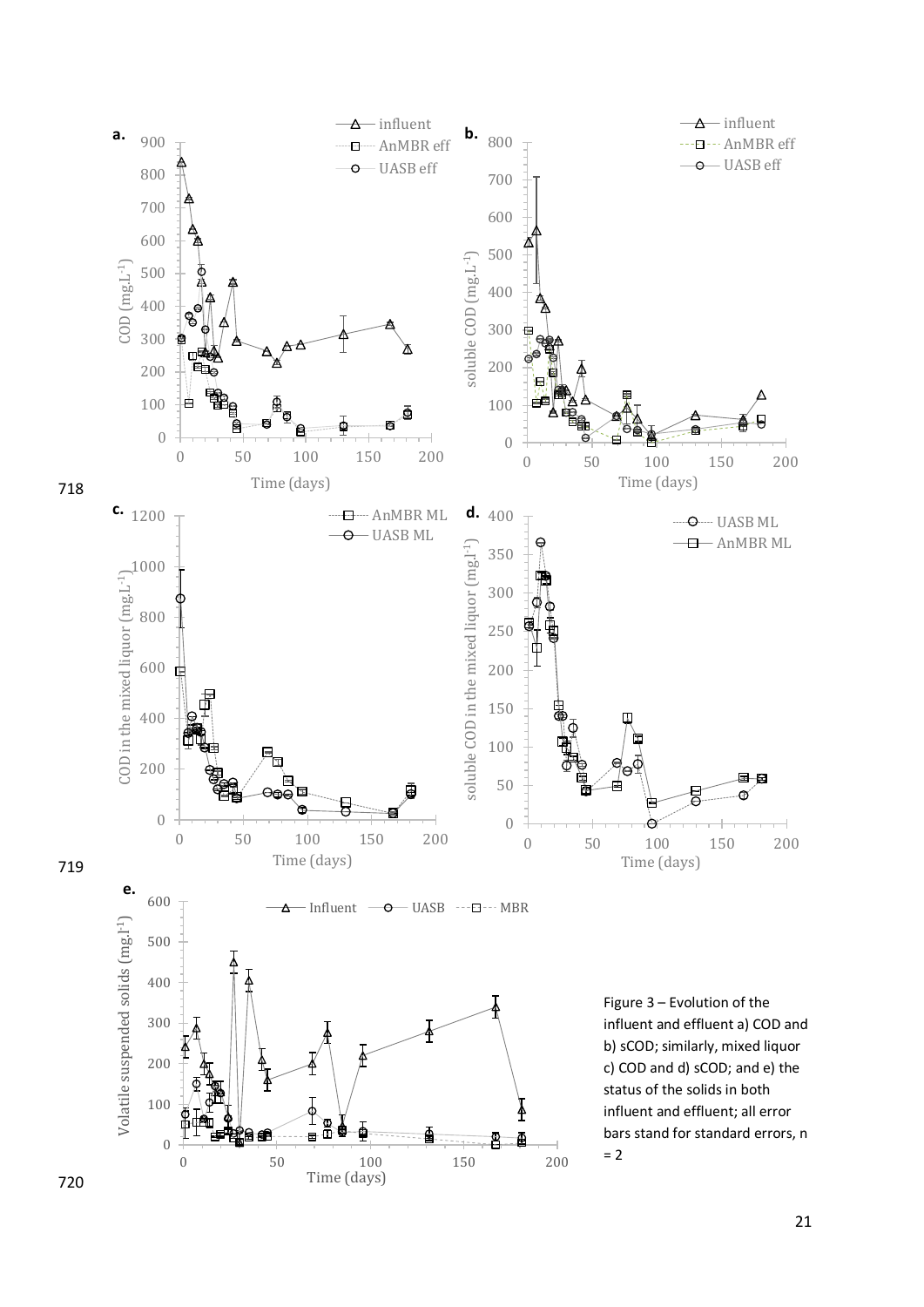![](_page_21_Figure_0.jpeg)

![](_page_21_Figure_1.jpeg)

![](_page_21_Figure_2.jpeg)

723 Figure 4 – a) Methane (CH4) production rate expressed as volume over time for both systems (AnMBR and 724 UASB); methane is a summation of the gaseous methane in the headspace as well as the aqueous methane in 725 the effluent and the mixed liquor); b) average sulphate concentration for the influent and the effluents of both 726 the AnMBR and UASB (error bars stand for standard error; n = 16); c) methanogenic cell specific wastewater-727 fuelled methanogenesis rates for the two treatment systems (error bars stand for standard error; n = 7). 728

- 729
- 730
- 731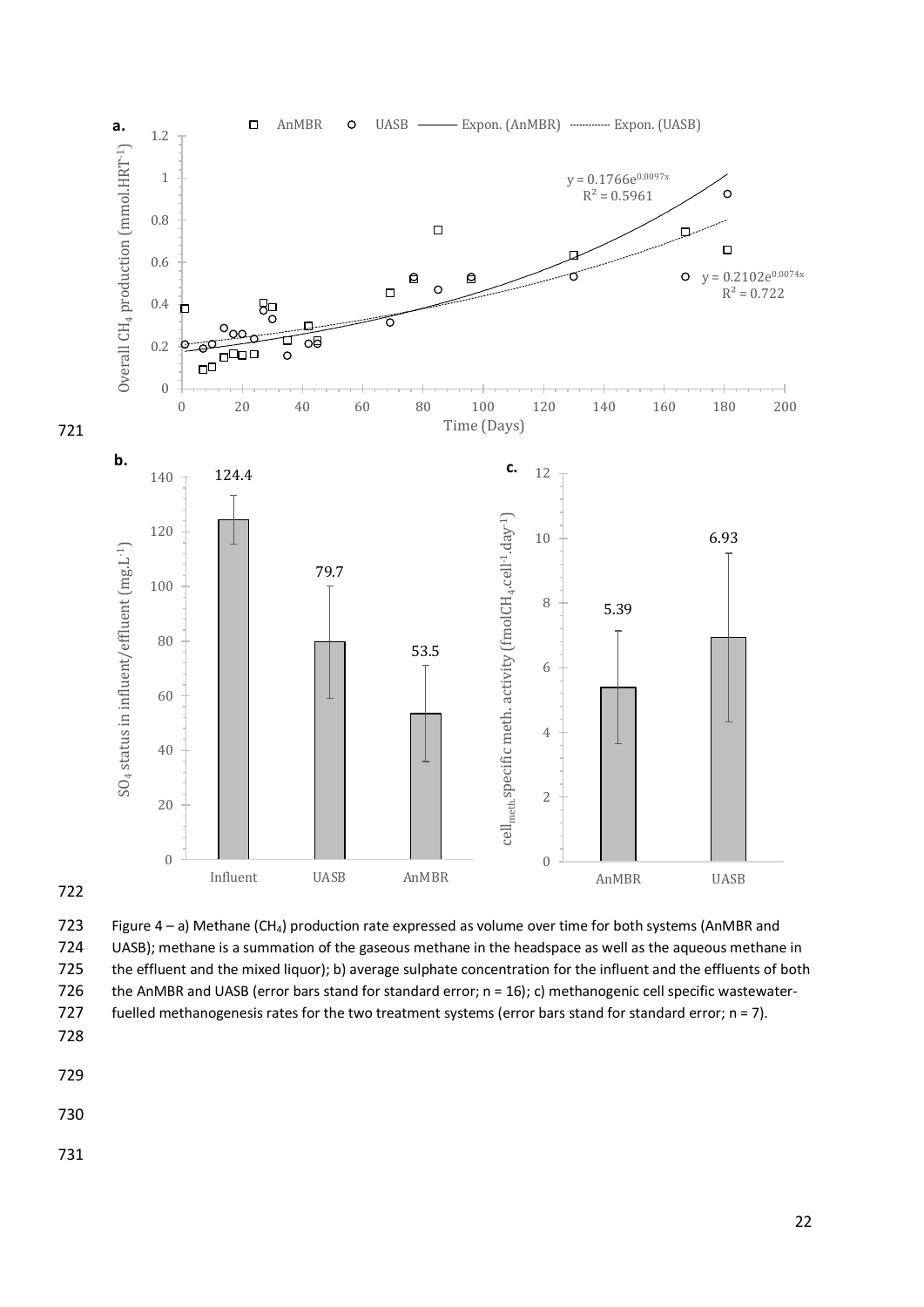![](_page_22_Figure_0.jpeg)

735 Figure 5 – mass balance with focus on i) COD methanised; ii) COD used for sulphate reduction; and iii)

736 presumably accumulated/un-hydrolysed COD for the a) AnMBR and b) UASB reactors.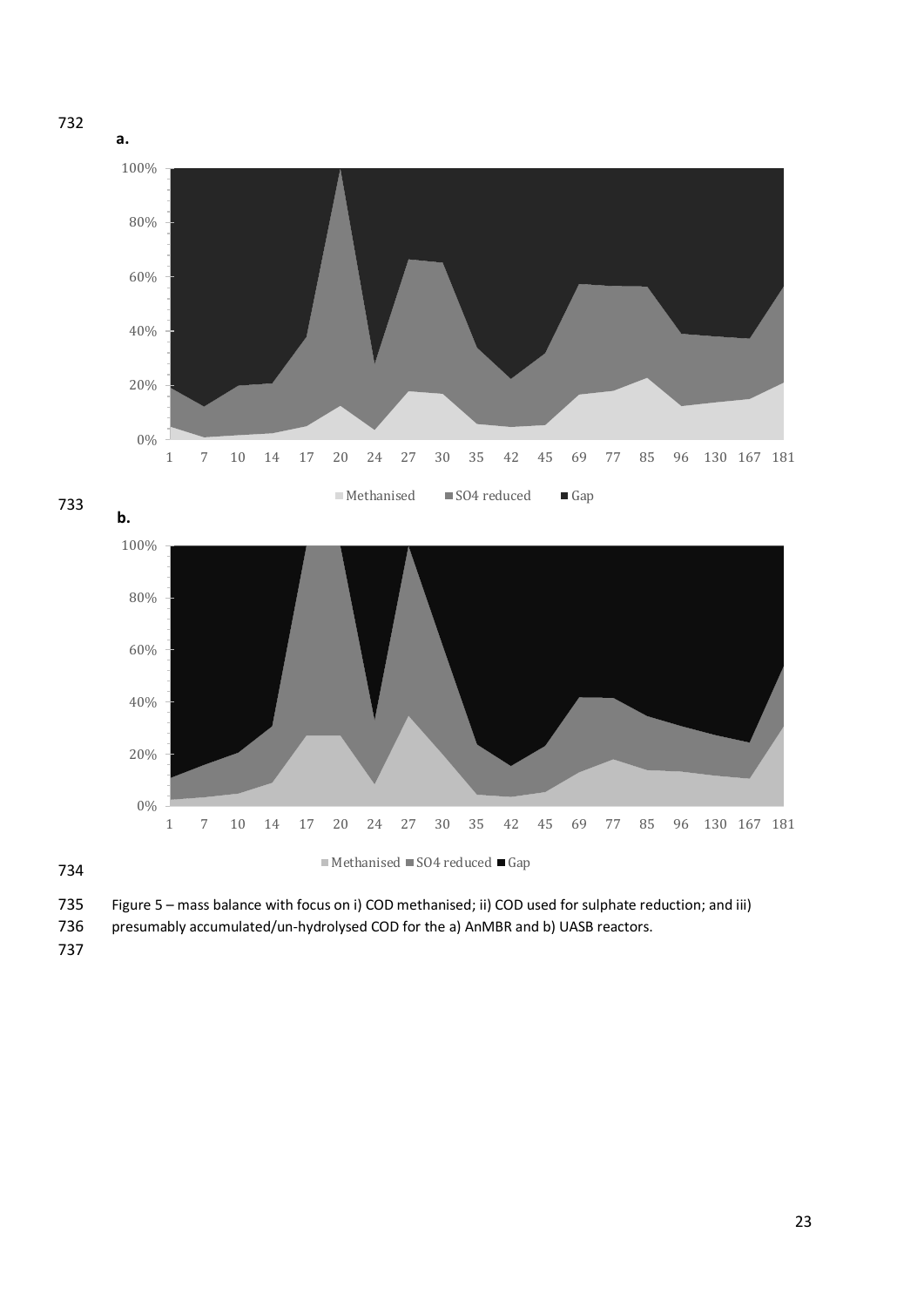![](_page_23_Figure_0.jpeg)

740 Figure 6 – Population of the methanogenic cells developed in the two reactors (AnMBR, summation of the cells

741 grown in both biofilm and mixed liquor); error bars stand for standard error,  $n = 3$ .

742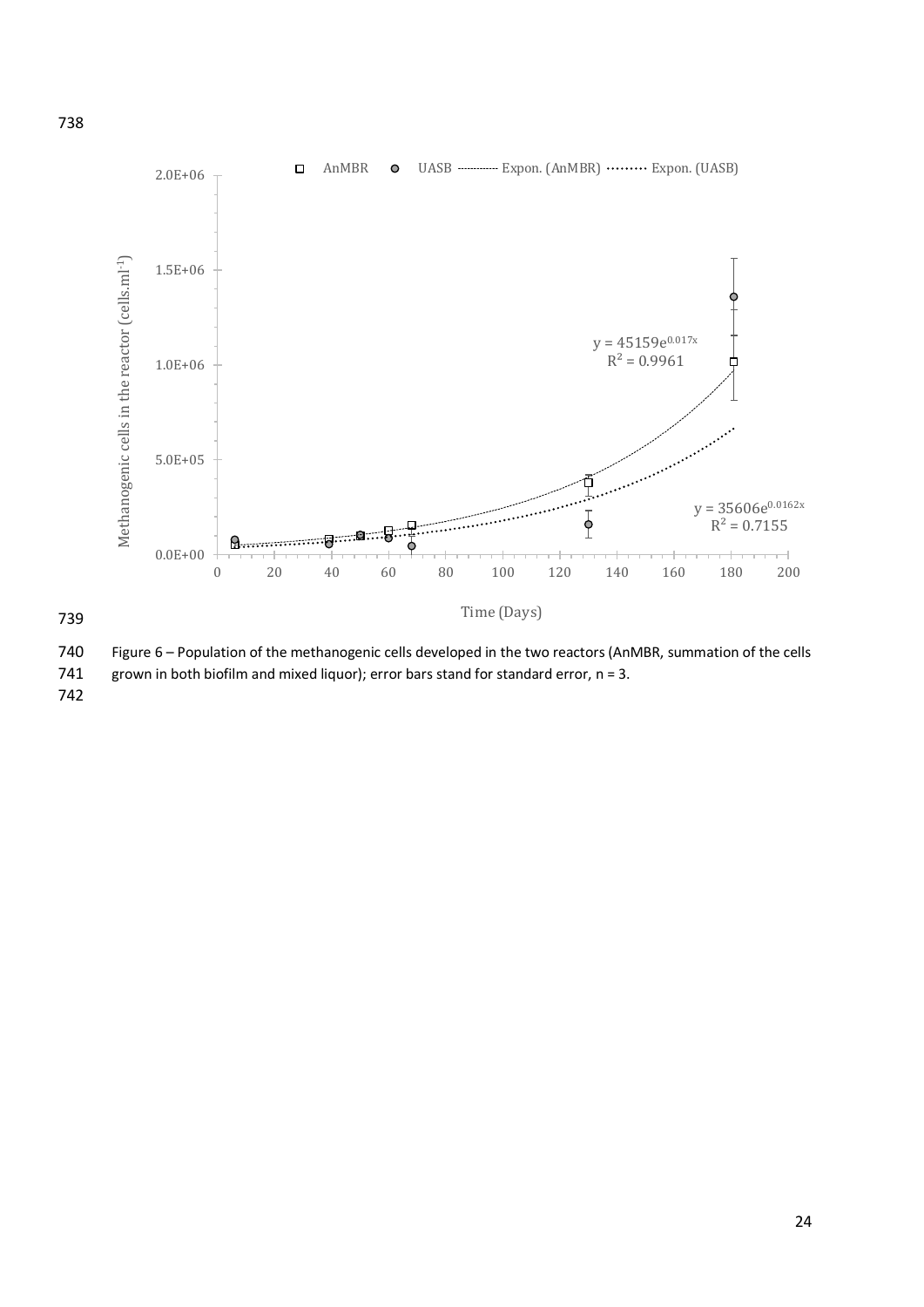![](_page_24_Figure_0.jpeg)

 Figure 7 – Box-plot for diversity indices as per richness, simpson and shannon for a) whole microbial taxa and b) total archaeal taxa from the abundance data obtained from sequencing analysis. Asteriscs stand for the statistical significance of the differences: \*: p=0.05; \*\*: p=0.005; \*\*\*p=0.0005; NMDS analysis on Unifrac distances for a) total bacterial taxa, and b) total archaeal taxa from the abundance data obtained from sequencing analysis (BF and WW correspond to the membrane's biofilm and the wastewater respectively).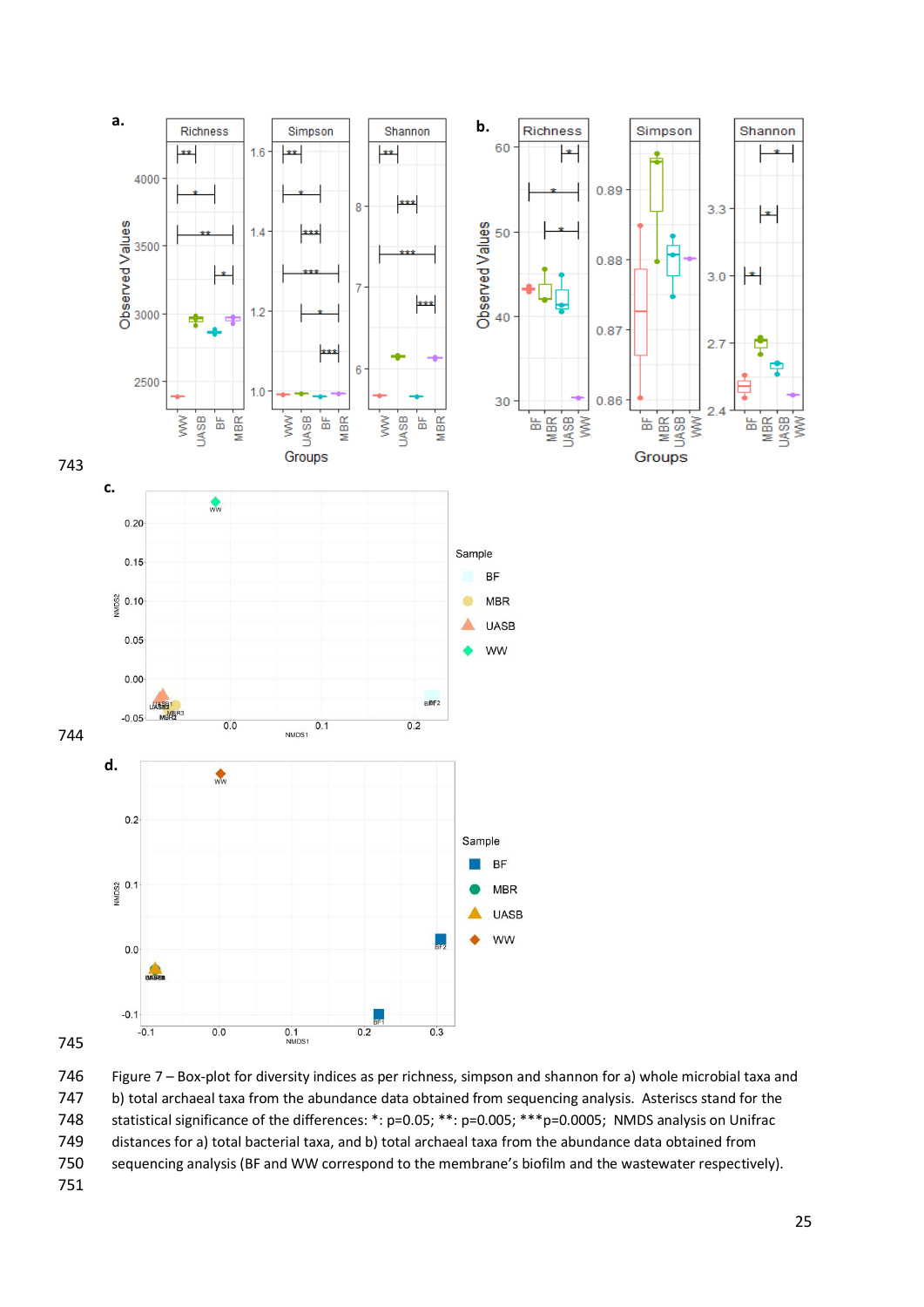![](_page_25_Figure_0.jpeg)

Figure 8 - Bar plot for the relative abundance of a) top 20 bacterial families and b) top 20 archaeal genera whilst; the rest of the less aundant taxa are displayed as a 'Others'. Black dots stand for the LCBD (local contribution of beta diversity) of the community; (WW stands for wastewater; BF stands for biofilm; UASB stands for the Upflow Anaerobic Sludge Blanket reactor; MBR stands for the Anaerobic Membrane Bio-Reactor); numbers 1, 2, 3 next to the sample ID stands for replicates.